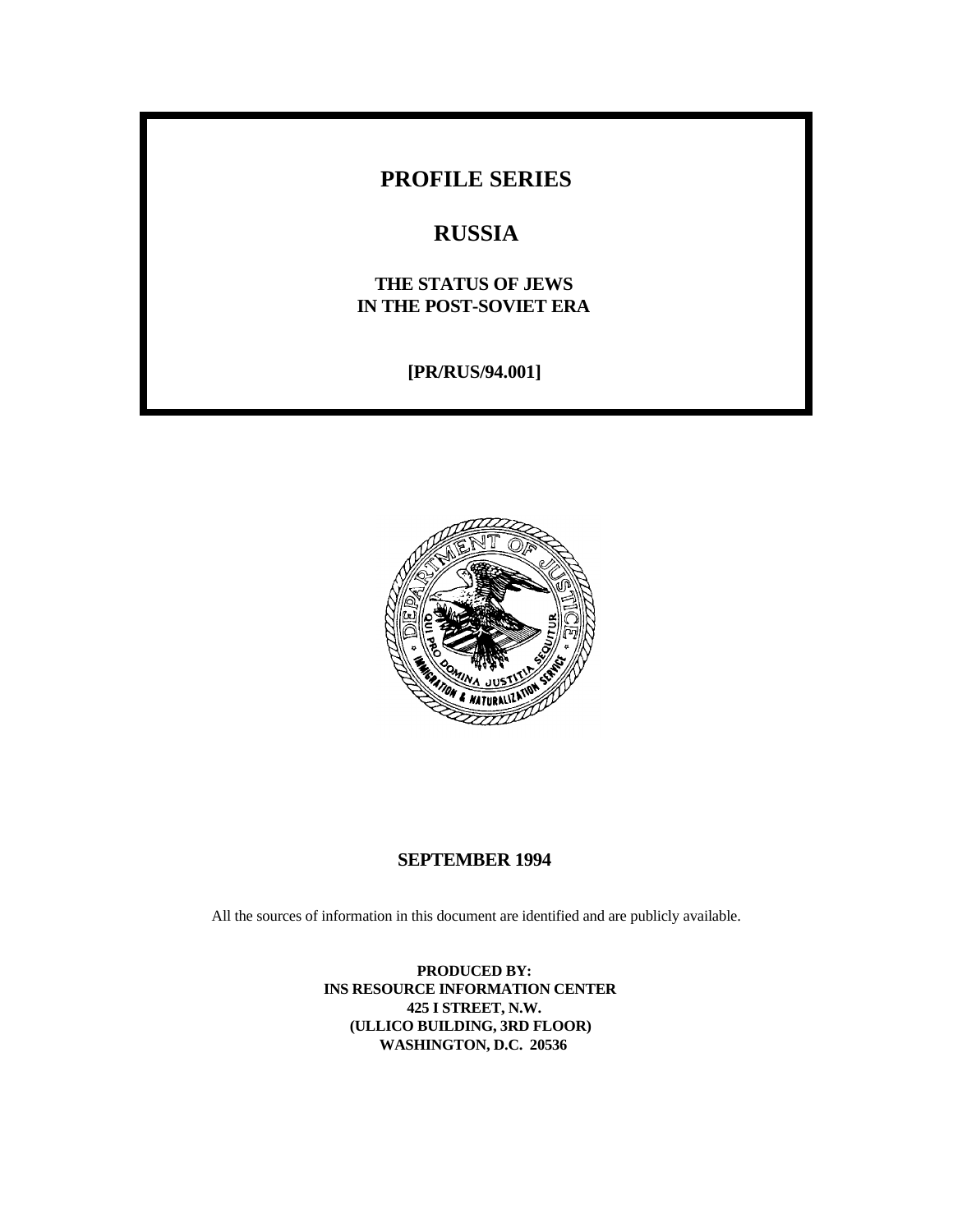## **DISCLAIMER**

The July 27, 1990 Regulations, "Aliens and Nationality: Asylum and Withholding of Deportation Procedures," mandated the creation of a new corps of Asylum Officers to provide an initial, nonadversarial adjudication of asylum claims. Asylum Officers use asylum law, interviews with asylum applicants, and relevant information on country conditions to determine the merits of individual claims for asylum.

The Resource Information Center was created to assist Asylum Officers domestically, and Immigration Officers determining refugee status overseas, by collecting and disseminating credible and objective information on human rights conditions. As specified in the Regulations (8 CFR 208.12), such information may be obtained from the Department of Justice, the Department of State, and "other credible sources, such as international organizations, private voluntary organizations, or academic institutions."

Resource Information Center Papers are one of the means by which information reflecting a wide range of credible sources is summarized for easy access by Asylum and Immigration Officers. The views expressed in Resource Information Center papers do not necessarily represent official U.S. Government opinion, nor do they reflect U.S. foreign policy concerns. This paper was written on the basis of publicly available information, analyses, and comment. All sources are cited. This paper cannot be, and does not purport to be, either exhaustive with regard to the country surveyed, or conclusive as to the merits of any claim to refugee status or asylum. Updates to this paper may be made from time to time.

NOTE: This paper has been particularly written to address the information needs and issues of concern to U.S. Asylum Officers and other Immigration Officers. As such, it may not be exhaustive in its coverage of human rights issues within the country. To facilitate timely access, certain information may be repeated in several sections of this paper.

\_\_\_\_\_\_\_\_\_\_\_\_\_\_\_\_\_\_\_\_\_\_\_\_\_\_\_\_\_\_\_\_\_\_\_\_\_\_\_\_\_\_\_\_\_\_\_\_\_\_\_\_\_\_\_\_\_\_\_\_\_\_\_\_\_\_\_\_\_\_\_\_\_\_\_\_\_\_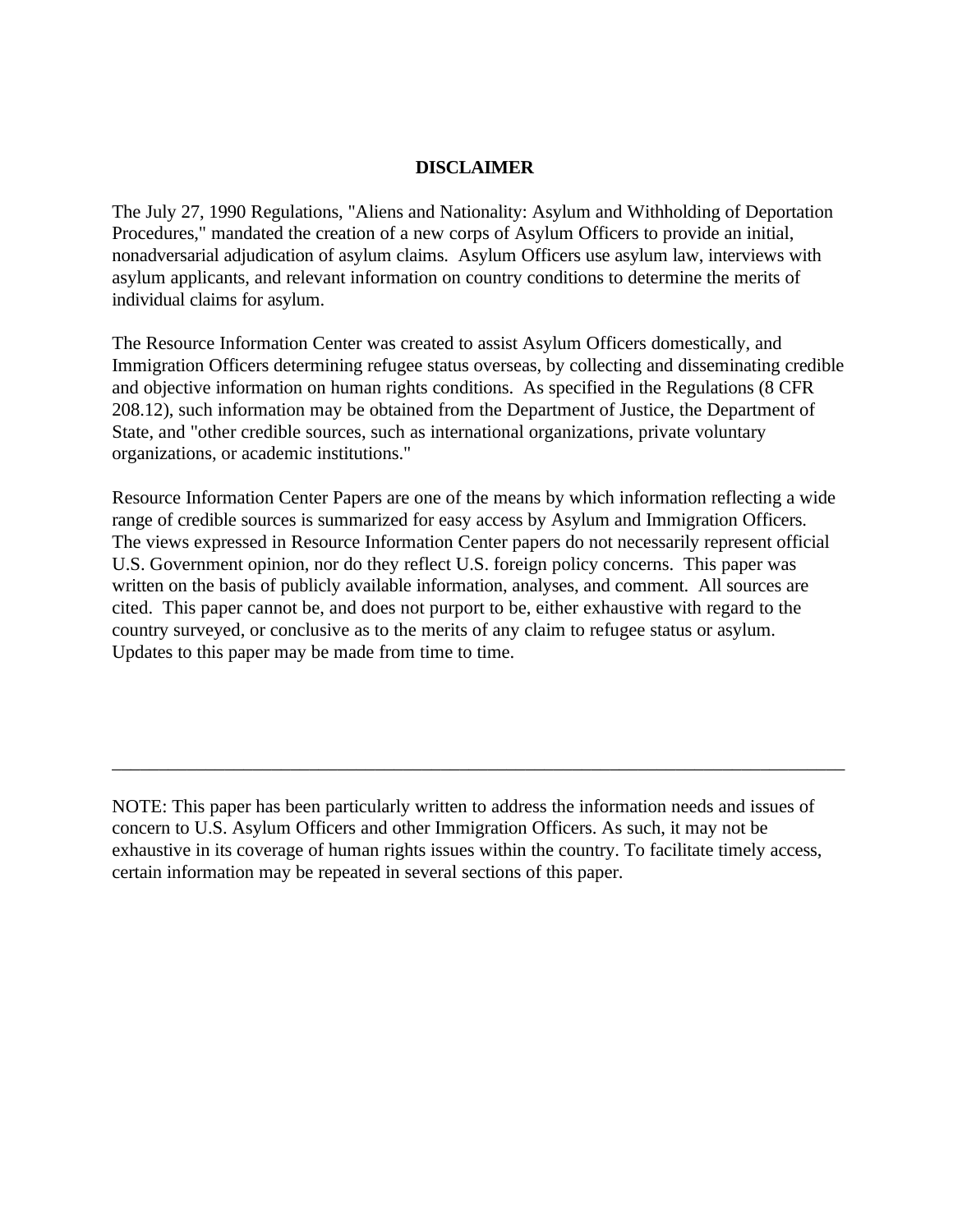# **TABLE OF CONTENTS**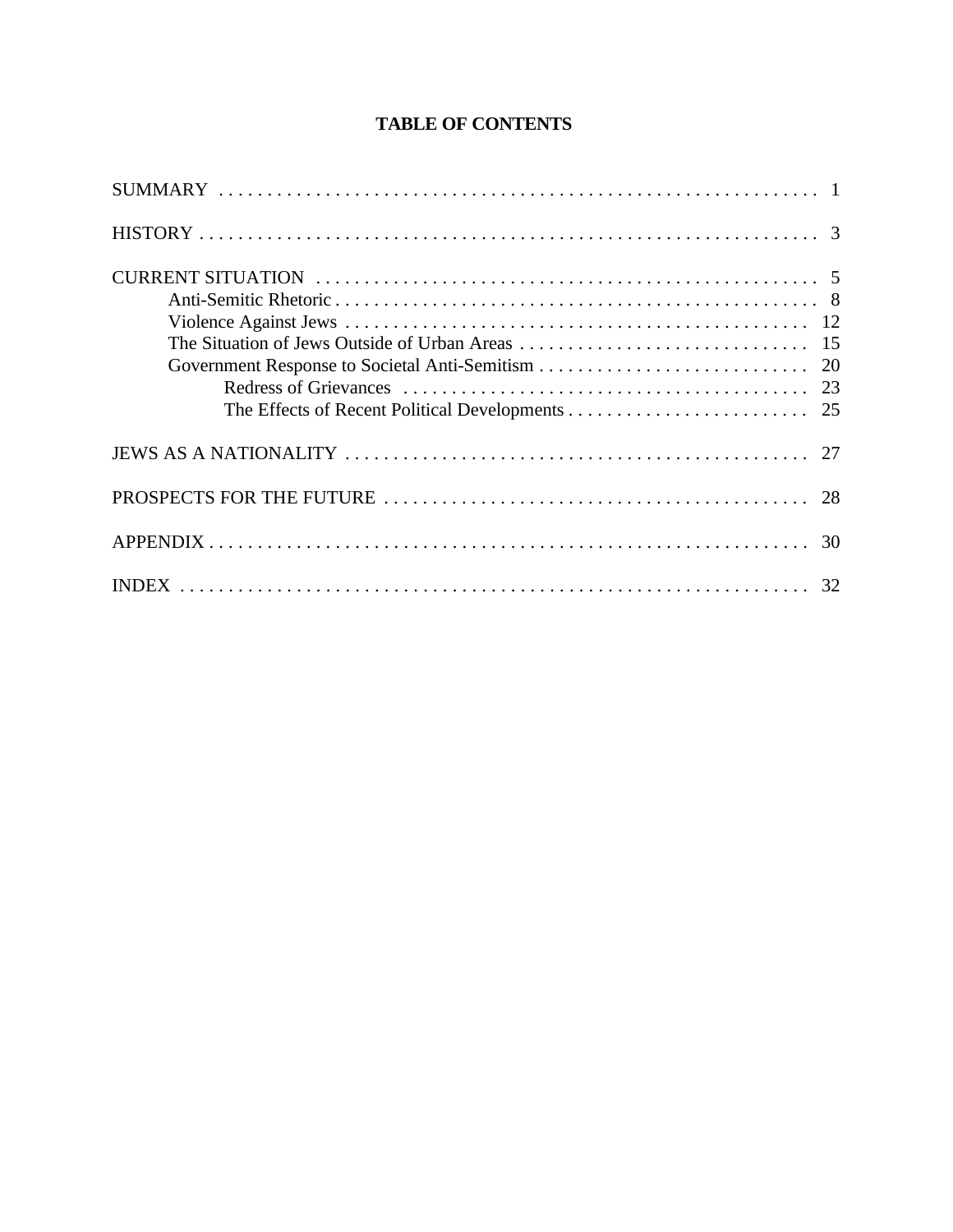#### **SUMMARY**

The status of Jews in Russia in the post-Soviet era is complex. The collapse of the Soviet Union has created new opportunities for Jews to practice their religion and culture. The kind of officially organized, state-sponsored discrimination that characterized the Soviet and tsarist eras, has virtually disappeared. Yet the climate of political and economic uncertainty in Russia has permitted the growth of anti-Semitism among individuals, parties, and organizations. Of equal importance, it is not always clear that the government is able -- or willing -- to take action against those who harass or physically attack Jews. For historical reasons, most Jews, like their Russian counterparts, are reluctant to report incidents of harassment or violence to government officials. Many police and lower level bureaucrats retained from the Soviet era have not received retraining in human rights or respect for the rule of law. Many either make cursory investigations of claims of anti-Semitism, refuse outright to act on such reports, or, in some cases, sympathize with or are collaborating with the attackers.

As nationalities expert Paul Goble described the situation, "anti-semitism has been privatized, shifted from primarily a question of state policy to one of private actions, from an issue of what the government will do to the Jews to one of whether [the government] will be able to protect them in the face of still-strong anti-semitic attitudes in many parts of the population.<sup>"</sup> Goble argues that the governments of Russia and other former Soviet republics "are often too weak to block effectively the actions of anti-semites and their allies ... As a result, Jews ... face a new kind of threat, one that is at least as dangerous as those in Soviet times and, in some cases, potentially even worse."

How the societal attitudes reflected in the December 12, 1993, elections will affect the situation of Russian Jews is unclear, and is likely to remain unclear for some time. Election results demonstrated a surprisingly high percentage of the population voting for right-wing nationalists and for representatives of the old communist order. Whether Russian President Boris Yeltsin will retain power, whether the election results will embolden anti-Semites into more frequent or violent attacks, whether Yeltsin will attempt to crack down on his nationalist and communist opposition or will attempt to accommodate them at the expense of reform, are all matters for speculation.

Nearly every Russian Jew has experienced some level of discrimination, and almost all share a strong fear of persecution based on a long history of violent state-sponsored anti-Semitism, the current lack of reliable official protection, the fear that economic and political turmoil will lead to "scapegoating" of Jews, combined with incidents of discrimination or violence which might not in themselves constitute past persecution.

For some Jews, however, that fear has already been realized: those individuals who were the targets of right-wing, nationalist, or anti-Semitic organizations before they left Russia, often combined with police indifference, hostility, or apparent complicity, could face serious repercussions if returned to Russia. Moreover, although the Yeltsin government has attempted to

<sup>&</sup>lt;sup>1</sup>Paul Goble, "The Privatization of an Ancient Evil: Anti-Semitism in the Post-Soviet States," *Testimony Prepared for the U.S. House of Representatives, Subcommittee on International Security, International Organizations and Human Rights* (Washington, D.C.: 15 June 1993), p. 2.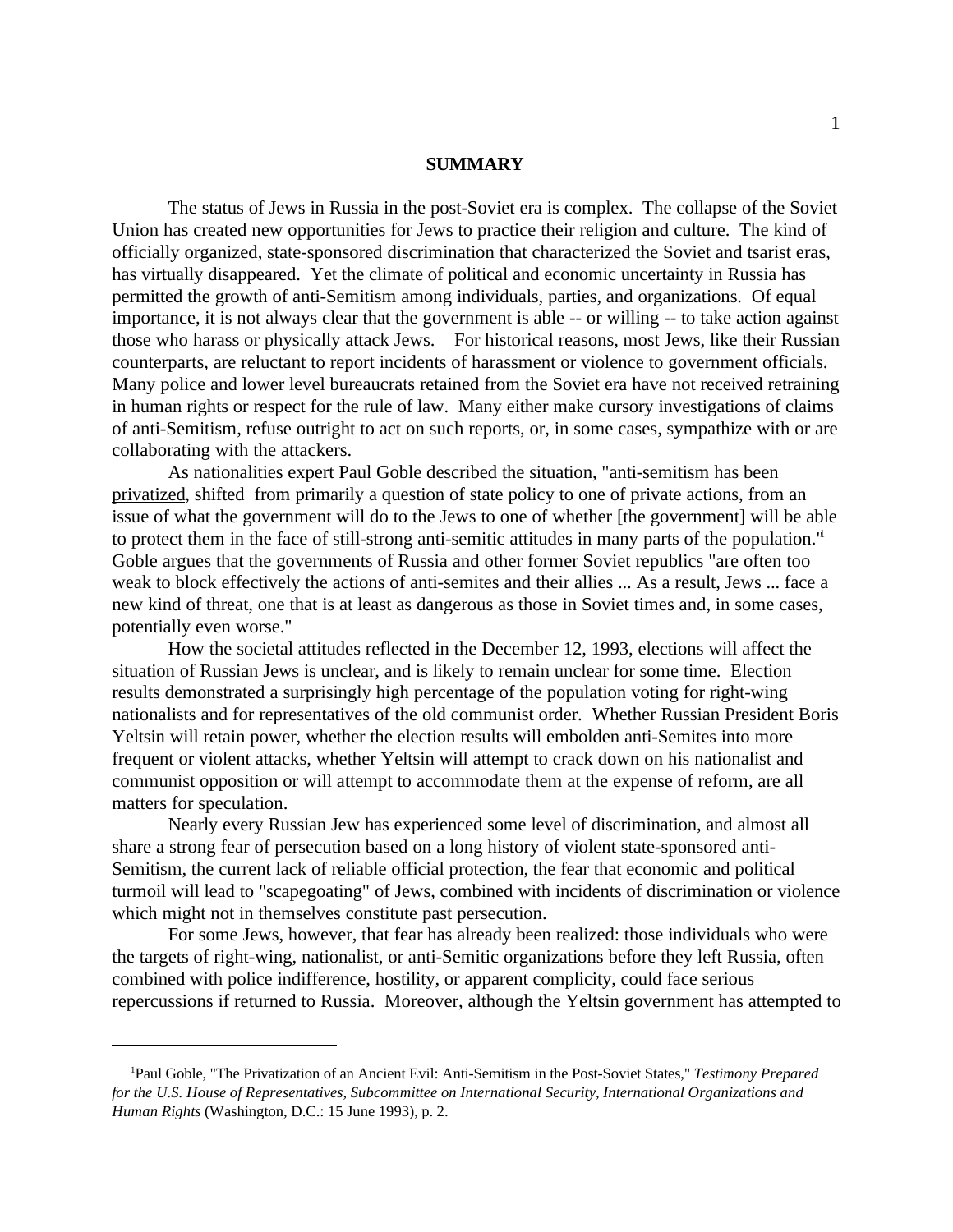abolish the *propiska* system -- a residence permit required for the larger cities where most Jewish communities are located -- local authorities in major cities throughout Russia, including Moscow, continue to require *propiskas* for residence. The continued use of *propiskas*, the fact that Jewish communities are located almost exclusively in major cities, and the failure of the central government to enforce constitutional reforms regarding civil and human rights in outlying areas, means that internal relocation is not a reasonable option for most Jews in Russia.

Although Jews who are religious, political or cultural activists may be more likely to be the targets of such attacks, Jews who have no known activist affiliations can also be at risk. Claims from Russian Jews must be assessed primarily on the basis of nationality, although religion and imputed political opinion (pro-democracy or anti-communism) may also be facets of the claim. Acts of harassment and violence against Jews are still sporadic in the post-Soviet era, but no-one is automatically at risk, or automatically safe from potential persecution: each case must be determined on a careful assessment of the applicant's own situation (and of those similarly situated, such as relatives, colleagues, friends, neighbors, etc.).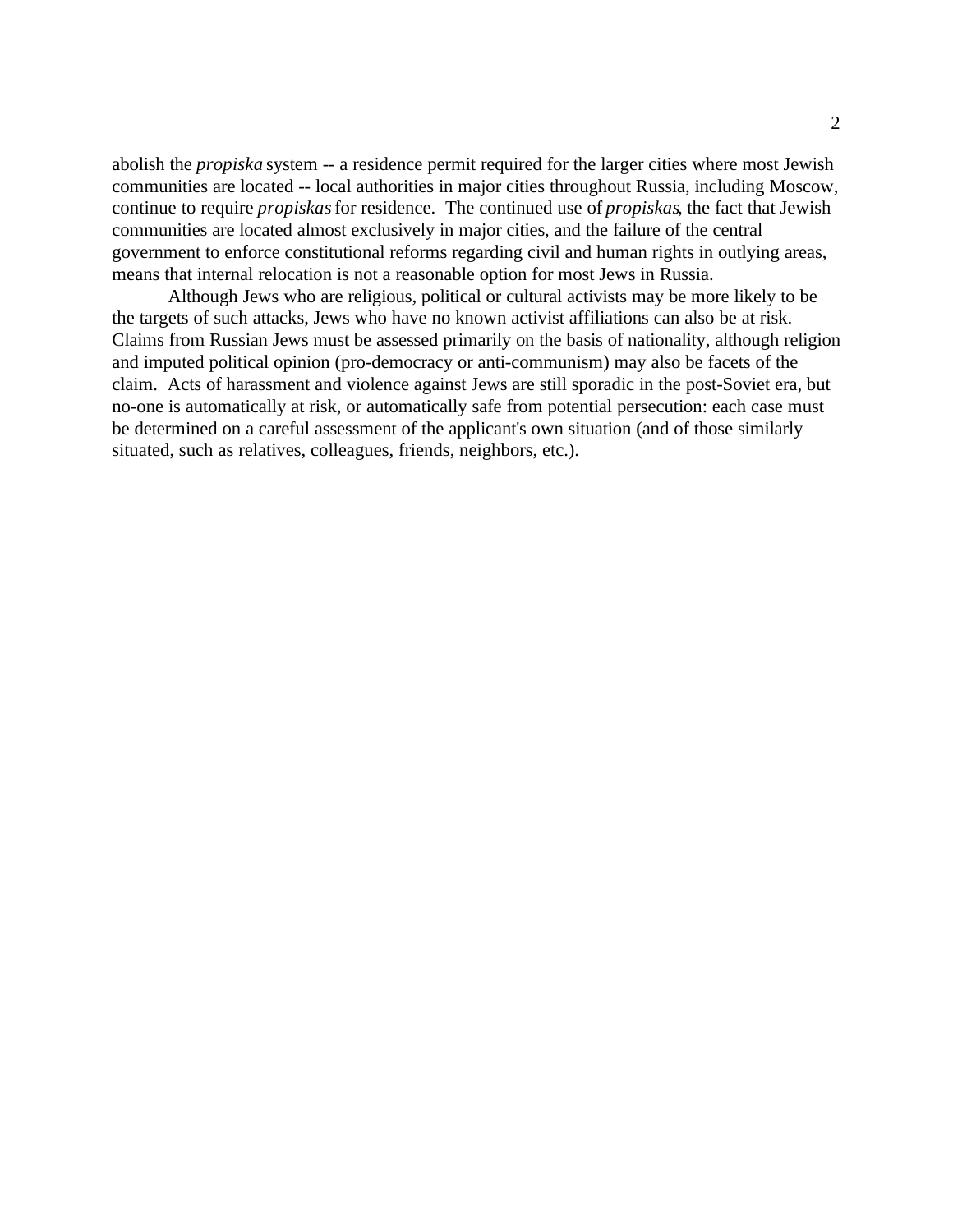#### **HISTORY**

Jews have contributed to Russian political, cultural, and intellectual life far out of proportion to their numbers. Yet they have frequently been treated as aliens and viciously persecuted.<sup>2</sup> Anti-Semitism has a long history in Russia. With the partition of Poland in the 18th century, the Russian Empire for the first time incorporated large numbers of Jews. They were discriminated against in numerous ways: special laws restricted the areas in which they were permitted to live, the occupations they were allowed to hold, and so forth. Moreover, Jews in Russia lived in constant fear of pogroms, murderous anti-Jewish riots that were frequently organized or incited by the Tsarist authorities as a way of deflecting popular discontent.<sup>3</sup>

Although the Bolshevik regime which came to power after the 1917 Russian Revolution initially attempted to distance itself from anti-Semitism, Soviet leaders eventually returned to policies of discrimination against Jews. In general, the Soviet record on human rights was abysmal. While the Soviet constitution and laws guaranteed its citizens numerous political and civil rights on paper, in practice these guarantees were not enforced. Soviet citizens' rights, including the rights to freedom of expression, freedom of movement and travel, freedom of religion, and many others, were regularly violated. The interests of the state had primacy over those of the individual, and law enforcement agencies and state security structures worked to

<sup>&</sup>lt;sup>2</sup>Gitelman, Zvi, *A Century of Ambivalence: The Jews of Russia and the Soviet Union, 1881 to the Present* (New York: Yivo Institute for Jewish Research, 1988).

<sup>&</sup>lt;sup>3</sup>Waksberg, David, *Soviet Anti-Semitism: Through Perestroika and Beyond* (Unpublished paper distributed by Union of Councils for Soviet Jews, 1993), p. 2. Forest, Jim, *Religion in the New Russia: The Impact of Perestroika on the Varieties of Religious Life in the Soviet Union* (New York: Crossroad, 1990), p. 148. Gitelman, Zvi, *A Century of Ambivalence: The Jews of Russia and the Soviet Union, 1881 to the Present* (New York: Yivo Institute for Jewish Research, 1988).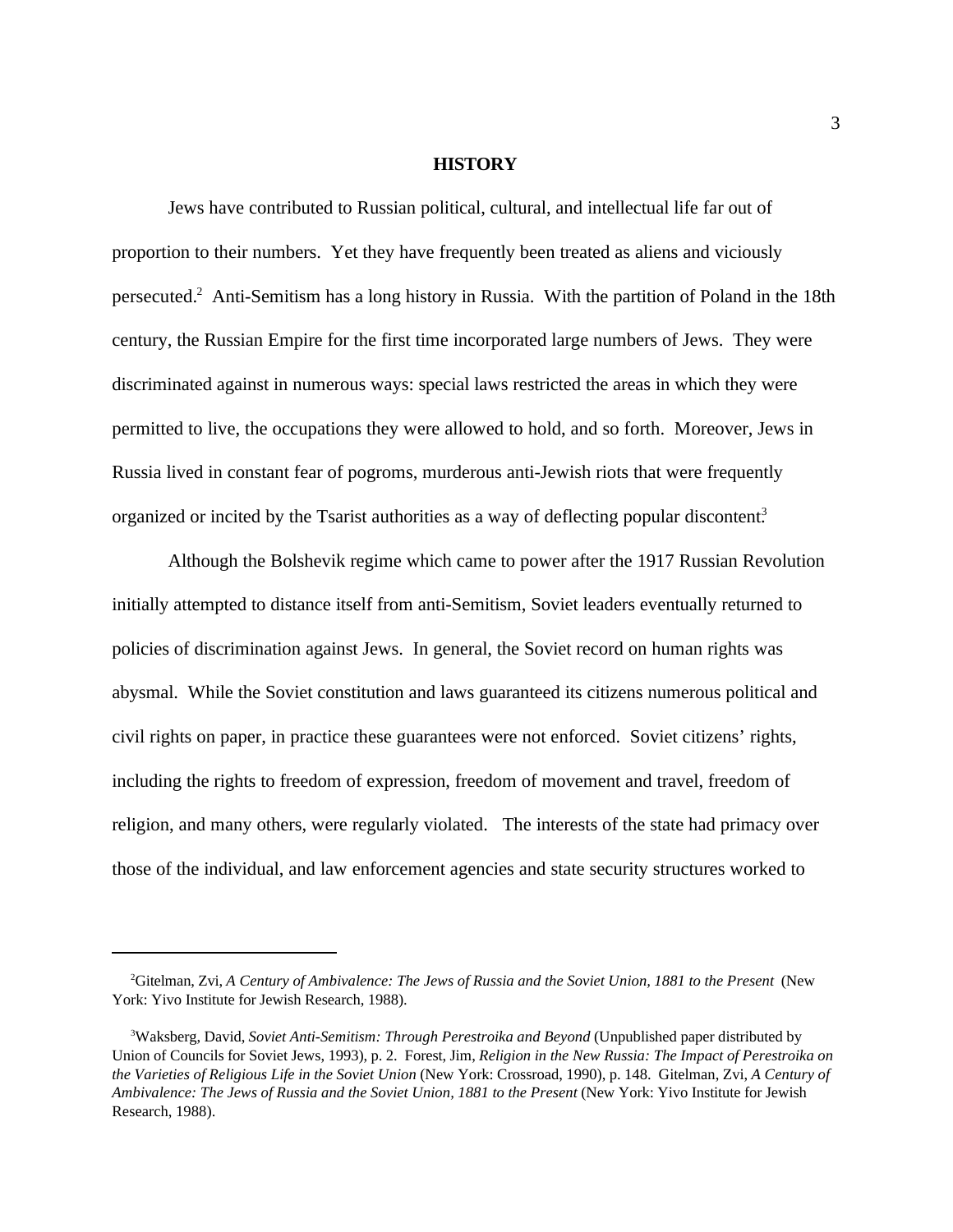protect the Communist Party's hold on power, with little or no regard for human rights. There were no legal constraints on state power, and no means of redress against abuses.<sup>4</sup>

Jews suffered a great deal under this system. The Soviet era witnessed the destruction of Jewish religious and cultural institutions. Attempts to deflect popular discontent included scapegoating Jews and resurrecting anti-Semitic myths and slanders. Jews were discriminated against in education and employment.<sup>5</sup> Discrimination was facilitated by the fact that Jews whose parents were both<sup>6</sup> Jewish were -- and still are -- identified in their Russian passports as being of Jewish nationality (in Russia, Jews are defined as a nationality, not as a religious group -- Jews who either practiced no religion or who converted to Christianity were still identified as Jews). Anything that expressed Jewish national or cultural identity -- studying the Hebrew language, attending synagogue -- was grounds for being harassed by the KGB, dismissed from one's job, or imprisoned on either political or criminal charges.

The Jewish cultural revival and emigration movement that began in the 1960's had mixed consequences for Jews. Many Jews were allowed to emigrate, but emigration made life more difficult for those who stayed behind. Jews were treated by the state as potential traitors on whom the state should not waste education or other resources. Jewish "Refuseniks," many of whom remained in the Soviet Union against their will, suffered severe harassment and

Lawyers Committee for Human Rights, *Human Rights and Legal Reform in the Russian Federation* (New York: <sup>4</sup> Lawyers Committee for Human Rights, 1993), p. 1-3.

Waksberg, David, *Soviet Anti-Semitism: Through Perestroika and Beyond* (Unpublished paper distributed by <sup>5</sup> Union of Councils for Soviet Jews, 1993), p. 2-5.

<sup>&</sup>lt;sup>6</sup>As described in more detail below, under the Soviet system, citizens could list the nationality of either parent in their passports -- those who had one Jewish and one non-Jewish parent could choose which parent's nationality they wanted listed on their passports.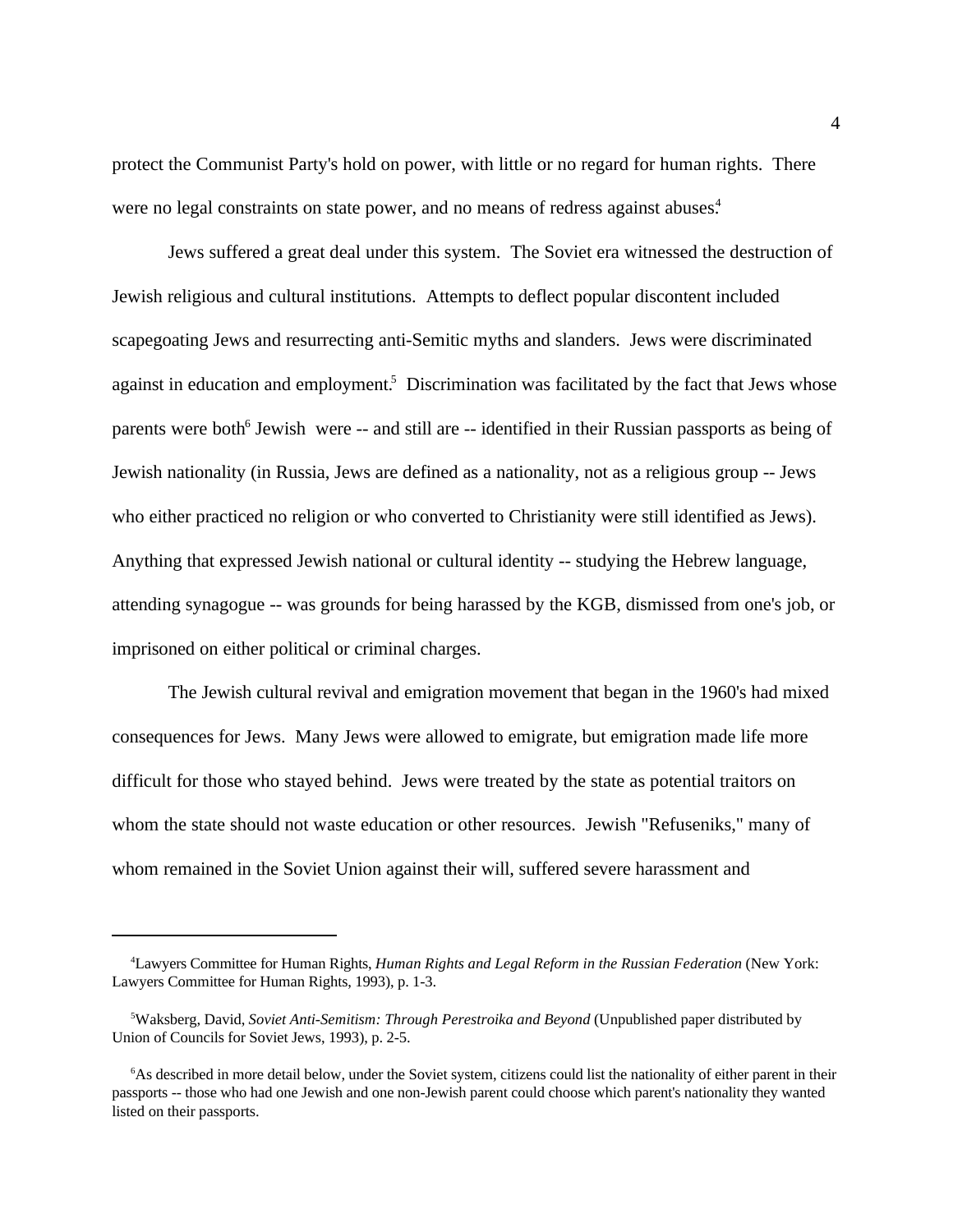imprisonment. The ability of some Jews to leave Russia -- seen by many Russians as a privilege they did not share -- also increased societal hostility among those who had no such options.

Under Soviet President Mikhail Gorbachev, official anti-Semitism diminished significantly. Increased emigration, new opportunities for Jewish cultural and religious expression, and the establishment of Soviet ties with Israel all made some aspects of life easier for Soviet Jews. A law was passed in 1990, guaranteeing the rights of all Soviet citizens to worship freely.<sup>7</sup>

#### **CURRENT SITUATION**

Since the collapse of the Soviet Union and Russia's emergence as an independent state at the end of 1991, the reformist government of President Boris Yeltsin has sought to renounce the repressive Soviet legacy and transform Russia into a democratic, law-based state that respects human rights. These efforts have met with mixed results. While Russia now respects the fundamental rights of its citizens more than either the Soviet regime or tsarist Russia before it, serious shortcomings remain.

In contrast to the Soviet period, most human rights problems today are not due to deliberate abuses by a single, easily identifiable culprit such as the KGB or the Communist Party. Instead, abuses are generally a result of the chaotic and uncertain political situation, and the weakness of the Yeltsin government, which is not always able to control the actions of local officials, security forces, and nongovernmental social and political movements. Human rights

<sup>&</sup>lt;sup>7</sup> Commission on Security and Cooperation in Europe, "Russia," *Implementation of the Helsinki Accords: Human Rights and Democratization in the Newly Independent States of the Former Soviet Union* (Washington, D.C.: U.S. Government Printing Office, January 1993), p. 34.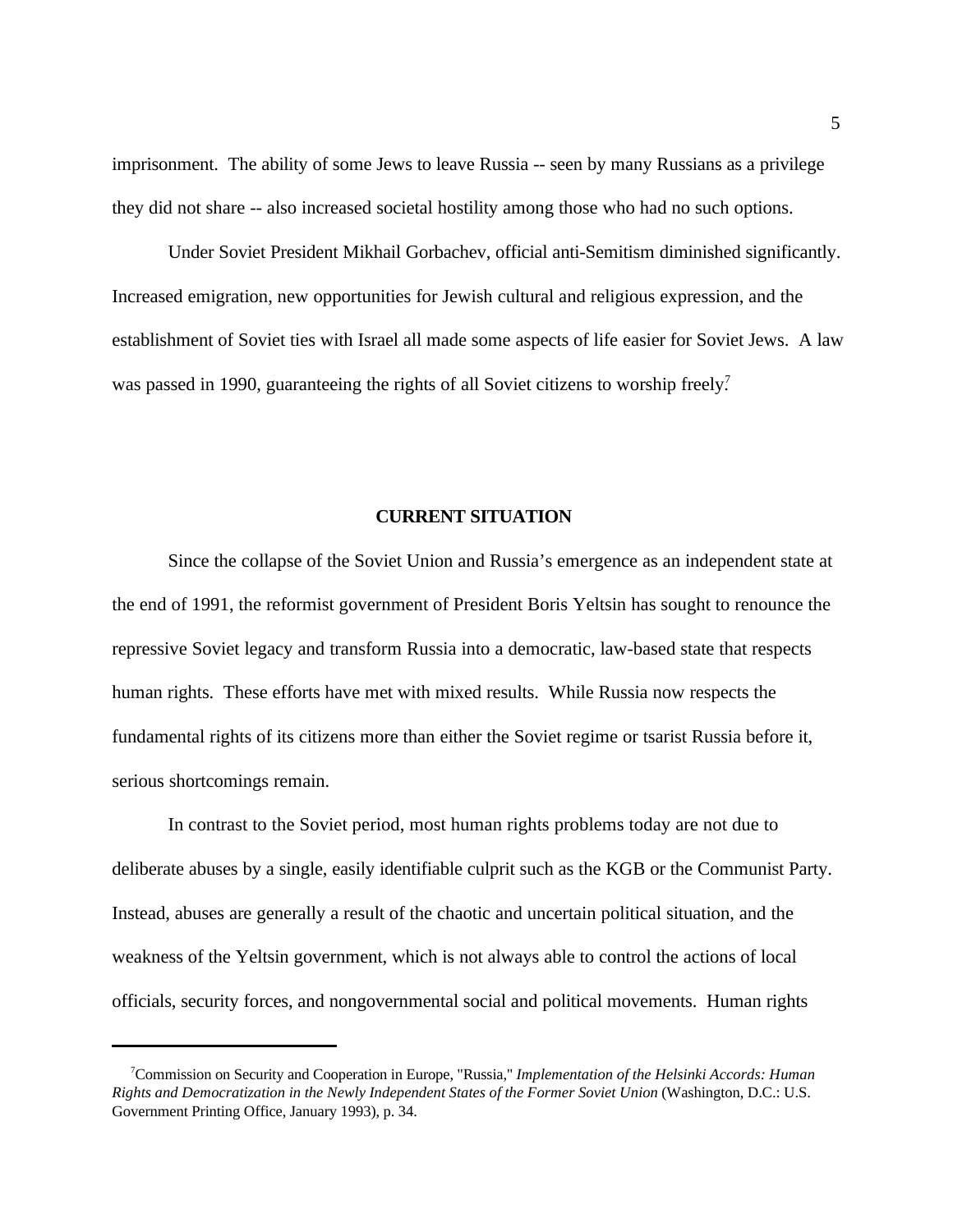abuses may come from a variety of sources, including gangs with mixed political, ethnic and criminal agendas (the various "mafias"), and extremist groups that authorities in Moscow may not be able or willing to control.<sup>8</sup> Such violations include harassment of Jews by anti-Semitic extremist groups;<sup>9</sup> abuse of Protestant missionaries by supporters of the Russian Orthodox Church; $^{10}$  and beatings of political and ethnic activists by shadowy groups of thugs' suspected of ties with individual officials within the  $KGB<sup>11</sup>$ , who still retain considerable resources and power. While complaints to the police, to a liberal member of the government, or to an increasingly influential liberal media does in some cases result in redress of grievances, many Russian citizens remain leery of contact with the police. Cases which are reported are often ridiculed, ignored, or

 ${}^{10}$ Bogoslovskaya, Yelizaveta, "Ulyanovsk Cossacks Keep Christian Missionaries Under Arrest for an Hour and a Half: The Preachers Don't Lose Their Nerve," *Chas Pik* (St. Petersburg: 21 September 1992), as reported in *Current Digest of the Soviet Press*, 28 October 1992, p. 35. Commission on Security and Cooperation in Europe, "Russia," *Implementation of the Helsinki Accords: Human Rights and Democratization in the Newly Independent States of the Former Soviet Union* (Washington, D.C.: U.S. Government Printing Office, January 1993), p. 35-36.

 $11$  According to the U.S. Department of State, after the breakup of the Soviet Union, the Russian KGB (Committee for State Security) "was broken into two organizations, the Foreign Intelligence Service (SVR) and the Ministry of Security. Internal security became the responsibility of the Ministry of Security. A presidential decree in December 1993 dissolved that Ministry and set up in its place a counterintelligence service under the direct control of the President." However, because the acronym KGB is commonly known, and the security system and its personnel remain largely the same as under the Soviet system in Russia (although less fully controlled by central authorities), this paper will continue to refer to the internal security system as the KGB. U.S. Department of State, "Russia," *Country Reports on Human Rights Practices for 1993* (Washington, D.C.: U.S. Government Printing Office, February 1994), p. 1023.

<sup>&</sup>lt;sup>8</sup>Letter from Viktor Yasmann, Radio Liberty, responding to request for information from INS Resource Information Center (Munich: 30 January 1993). Hohenlohe, Conrad B., "Human Rights in the Soviet Union: A Historical Perspective," *New Outlook* (Tel Aviv: American Committee on U.S.-Soviet Relations, Vol. 2, No. 4, Fall 1991), p. 60.

<sup>&</sup>lt;sup>9</sup> Commission on Security and Cooperation and Europe, "Russia," *Implementation of the Helsinki Accords: Human Rights and Democratization in the Newly Independent States of the Former Soviet Union* (Washington, D.C.: U.S. Government Printing Office, January 1993), p. 31. U.S. Department of State, "Russia," *Country Reports on Human Rights Practices for 1993* (Washington, D.C.: U.S. Government Printing Office, February 1994), p. 1023.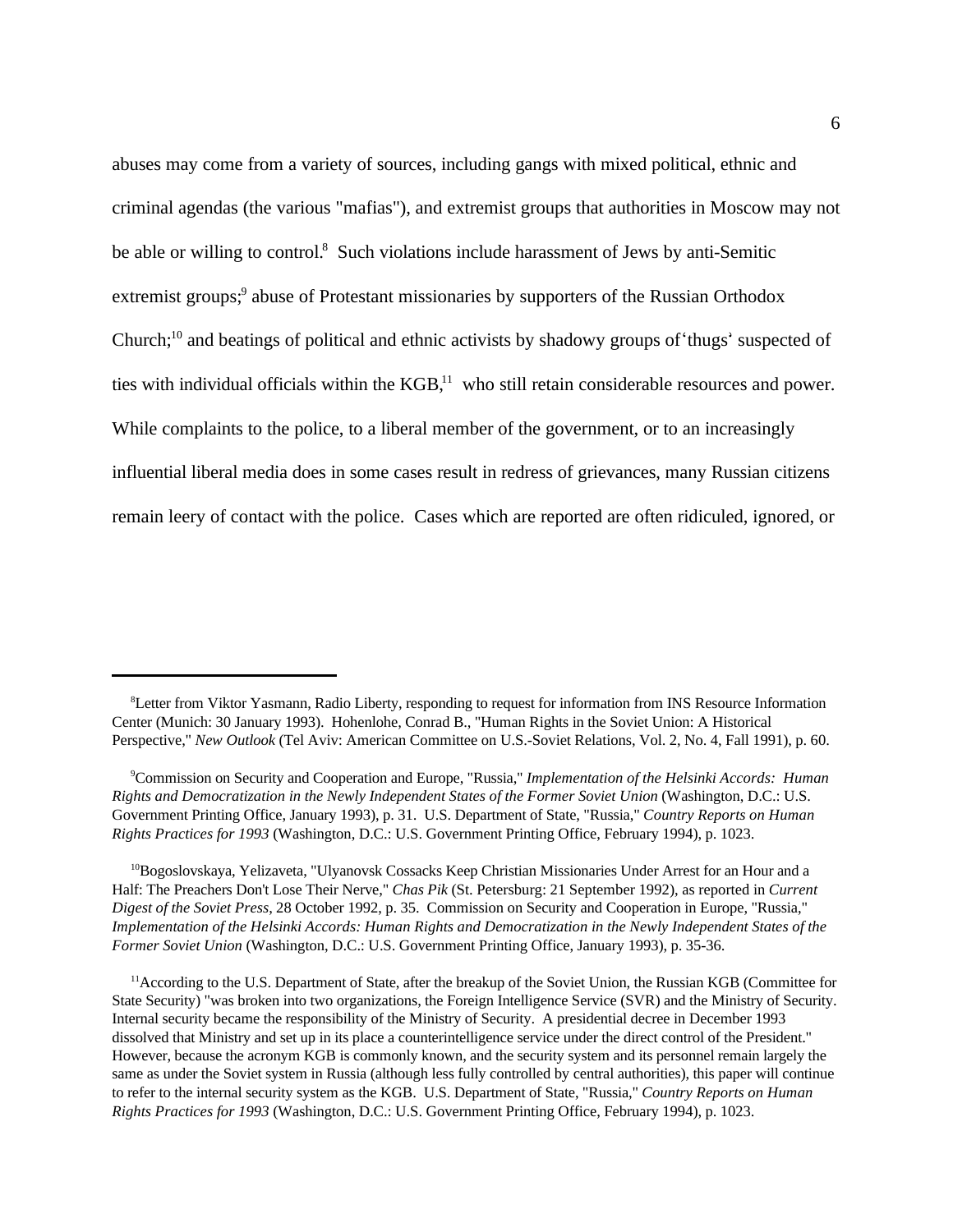met with hostility which could lead to further repercussions. In some cases the local authorities are either in sympathy or actual collusion with anti-Semitic groups.<sup>12</sup>

For Jews, the situation is particularly contradictory and uncertain. The state-sponsored anti-Semitism which characterized the Soviet and tsarist eras has ceased,<sup>13</sup> and many Jews have prospered under the economic reforms. $14$  There has been a Jewish cultural and religious renaissance. Thousands of students attend Jewish schools, there are numerous Jewish publications, and 95 Jewish organizations in Moscow alone.<sup>15</sup> Synagogues have been refurbished and reopened, and international conferences on Jewish studies have been held. Jewish children's camps, youth groups, and theater are widespread.<sup>16</sup>

At the same time, however, the higher visibility of the Jewish community has been accompanied by a revival of overtly expressed anti-Semitism at the societal level. Anti-Semitic attitudes are widespread among the Russian population. A 1991 poll of 4,200 Soviet citizens

 $12$ Letter from Viktor Yasmann, Radio Liberty, responding to request for information from INS Resource Information Center (Munich: 30 January 1993).

<sup>&</sup>lt;sup>13</sup>U.S. Department of State, "Russia," *Country Reports on Human Rights Practices for 1992* (Washington, D.C.: U.S. Government Printing Office, February 1993), p. 892. Immigration and Refugee Board Documentation Centre, *CIS, Baltic States and Georgia: Situation of the Jews* (Ottawa, Canada: Immigration and Refugee Board Documentation Centre, 1992), p. 1.

<sup>&</sup>lt;sup>14</sup>Brodsky, Peter, "Are Russian Jews in Danger?" *Commentary* (New York: American Jewish Committee, May 1993), p. 37.

Immigration and Refugee Board Documentation Centre, *CIS, Baltic States and Georgia: Situation of the Jews* <sup>15</sup> (Ottawa, Canada: Immigration and Refugee Board Documentation Centre, 1992), p. 4.

<sup>&</sup>lt;sup>16</sup>Commission on Security and Cooperation in Europe, "Russia," *Implementation of the Helsinki Accords: Human Rights and Democratization in the Newly Independent States of the Former Soviet Union* (Washington, D.C.: U.S. Government Printing Office, January 1993), p. 39.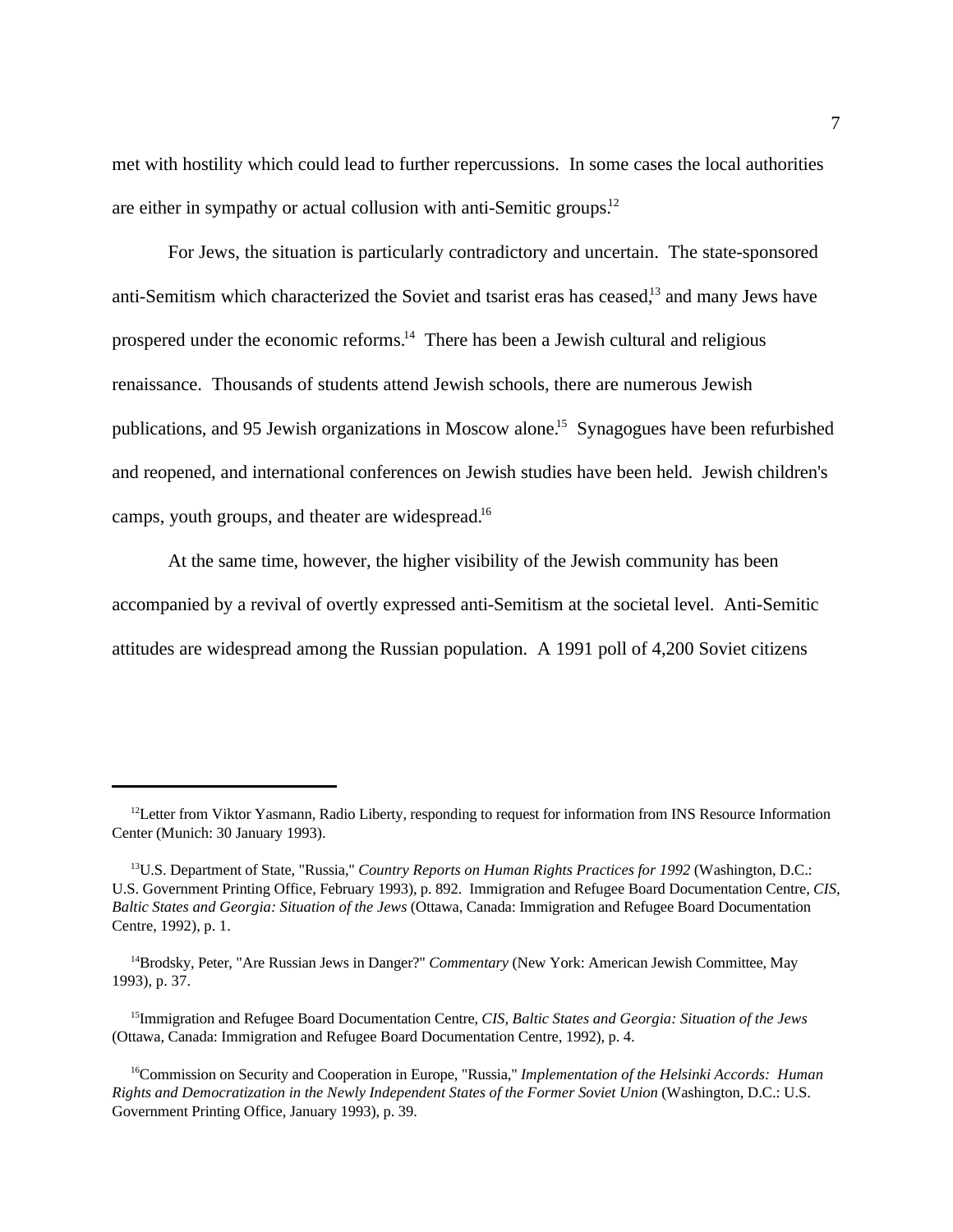found that more than half wanted all Jews to leave the country.<sup>17</sup> A survey of Moscow residents conducted in October 1992 (Moscow being widely considered the most liberal Russian city) revealed that anti-Semitism is widespread in the city: 18 percent qualified as hard-core anti-Semites (meaning they believed in a global Zionist plot against Russia), and another 25 percent thought such a conspiracy might exist. Based on the polling results, the survey's author concluded that "[G]iven the prevalence of anti-Semitic attitudes in the city, Moscow's 150,000 Jews and the 300,000 in the rest of Russia have reason to be anxious.<sup>"8</sup> Since freedom of expression is a relatively new right in Russia, it is not clear whether these attitudes indicate a rise in societal anti-Semitism in response to political turmoil and economic hardship, or simply a climate in which it is more openly expressed.

## Anti-Semitic Rhetoric

At present, anti-Semitic attitudes have been expressed primarily, though not exclusively, at the rhetorical level: in verbal harassment and demagogic speeches, at public demonstrations, and through the distribution of anti-Semitic publications. A large number of right-wing, anti-Semitic groups have sprung up over the past few years, "Pamyat" being only one of the better known of

<sup>&</sup>lt;sup>17</sup> Commission on Security and Cooperation in Europe, "Russia," *Implementation of the Helsinki Accords: Human Rights and Democratization in the Newly Independent States of the Former Soviet Union* (Washington, D.C.: U.S. Government Printing Office, January 1993), p. 39-40. U.S. Department of State, "Russia," *Country Reports on Human Rights Practices for 1992* (Washington, D.C.: U.S. Government Printing Office, February 1993), p. 892. Immigration and Refugee Board Documentation Centre, *CIS, Baltic States and Georgia: Situation of the Jews* (Ottawa, Canada: Immigration and Refugee Board Documentation Centre, 1992), p. 1, 6, 7, 13-14.

<sup>&</sup>lt;sup>18</sup>Brym, Robert J.; Degtyarev, Andrei, "Anti-Semitism in Moscow: Results of an October 1992 Survey," *Slavic Review* (Columbus, OH: American Association for the Advancement of Slavic Studies, Vol. 52, No. 1, Spring 1993), p. 5, 11.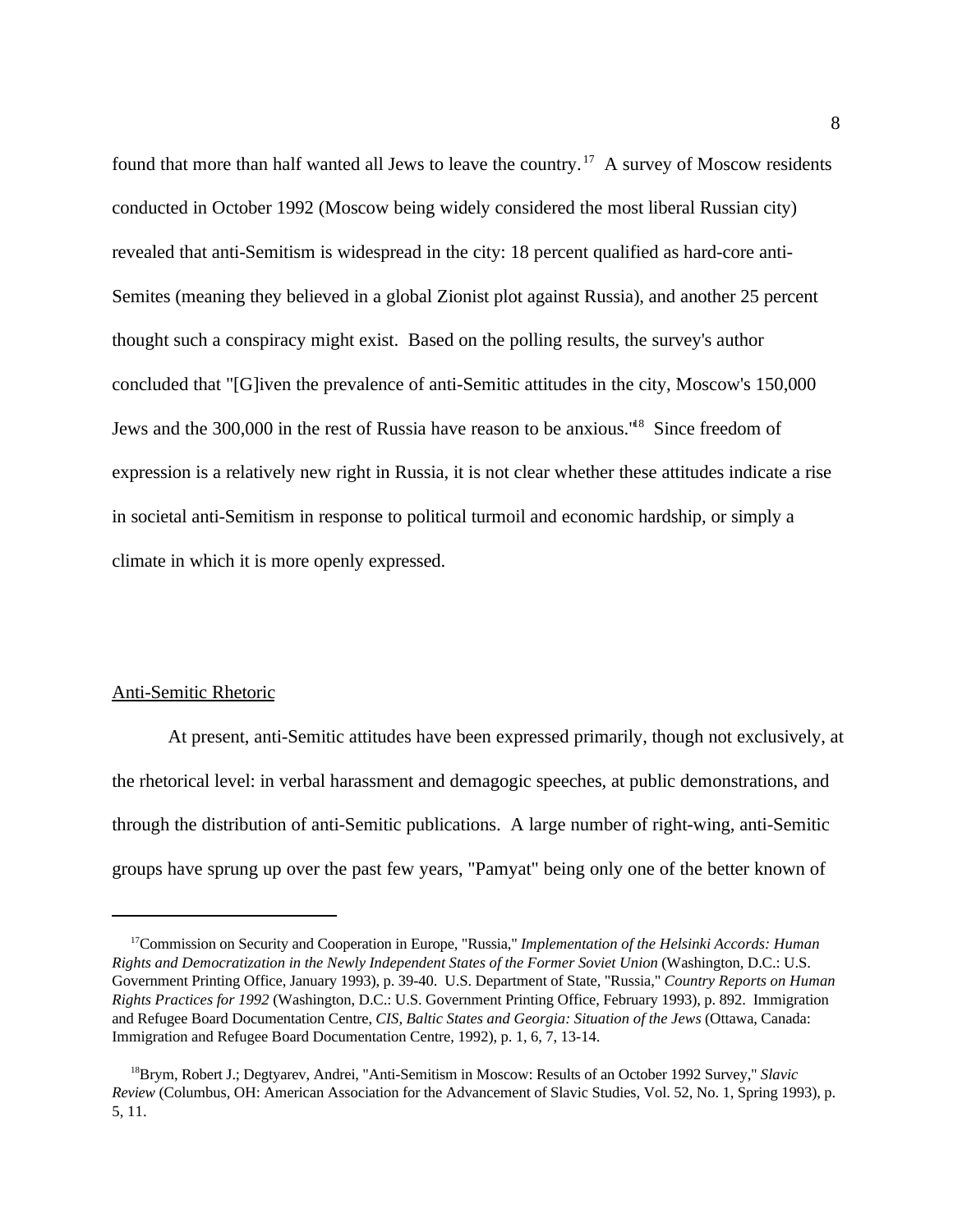such groups. The Moscow-based Anti-Fascist Center estimates that there are nearly 100 nationalist and pro-fascist groups in Russia today.<sup>19</sup> In addition, some "mainstream" organizations, such as the Russian Orthodox church, have supported or co-operated with causes and organizations which are openly anti-Semitic.<sup>20</sup> Sources including the *New York Times*, the *Washington Post*, and *National Public Radiohave noted that the anti-Semitic rhetoric employed* by these groups, including charges that Jews are to blame for all Russia's problems, is reminiscent of Nazi Germany (in fact, many members of such groups idolize Adolf Hitler).<sup>21</sup> In their speeches and publications, which are distributed openly on Russian streets, these extremists blame Jews for almost everything: creating communism, promoting unemployment through capitalist reforms, loss of the Russian empire, a Zionist-Masonic conspiracy to dominate the world, being a foreign and subversive element which harms Russian society, greater prosperity and special privileges unavailable to Russians, control of the news media, control of American foreign policy, control over President Yeltsin, staging the Holocaust to win sympathy for creation of Israel,<sup>22</sup> responsibility for the Russian revolution and suppression of the Russian masses under communism, and also bringing about the collapse of the Soviet Empire. As the Union of Councils

<sup>&</sup>lt;sup>19</sup>"Special Edition on Russian Jews," *The Monitor* (Washington, D.C.: Union of Councils for Soviet Jews, Vol. 4, No. 29, 4 October 1993), p. 3.

 $^{20}$ Letter from Micah Naftalin and Gideon Aronoff, Union of Councils, to John Evans, Director, Resource Information Center, Washington, D.C., 2 September 1994.

<sup>&</sup>lt;sup>21</sup> National Public Radio, "A Comparison Between Russia and the Weimar Republic," Morning Edition (Washington, D.C.: National Public Radio, 23-24 June 1994). Charles Krauthammer, "Russian Earthquake," *Washington Post* (Washington, D.C.: 17 December 1993), p. A25. Charles S. Maier, "Is It 1933 All Over Again?" *New York Times* (New York: 18 December 1993) -- as reported on NEXIS database.

<sup>&</sup>lt;sup>22</sup>Tamayo, Juan O., "Russian Jews Fear Being Scapegoats," *Miami Herald* (Miami: 3 May 1993), p. 1A. Waksberg, David, *Soviet Anti-Semitism: Through Perestroika and Beyond* (Unpublished paper distributed by Union of Councils for Soviet Jews, 1993), p. 7. Brodsky, Peter, "Are Russian Jews in Danger?" *Commentary* (New York: American Jewish Committee, May 1993).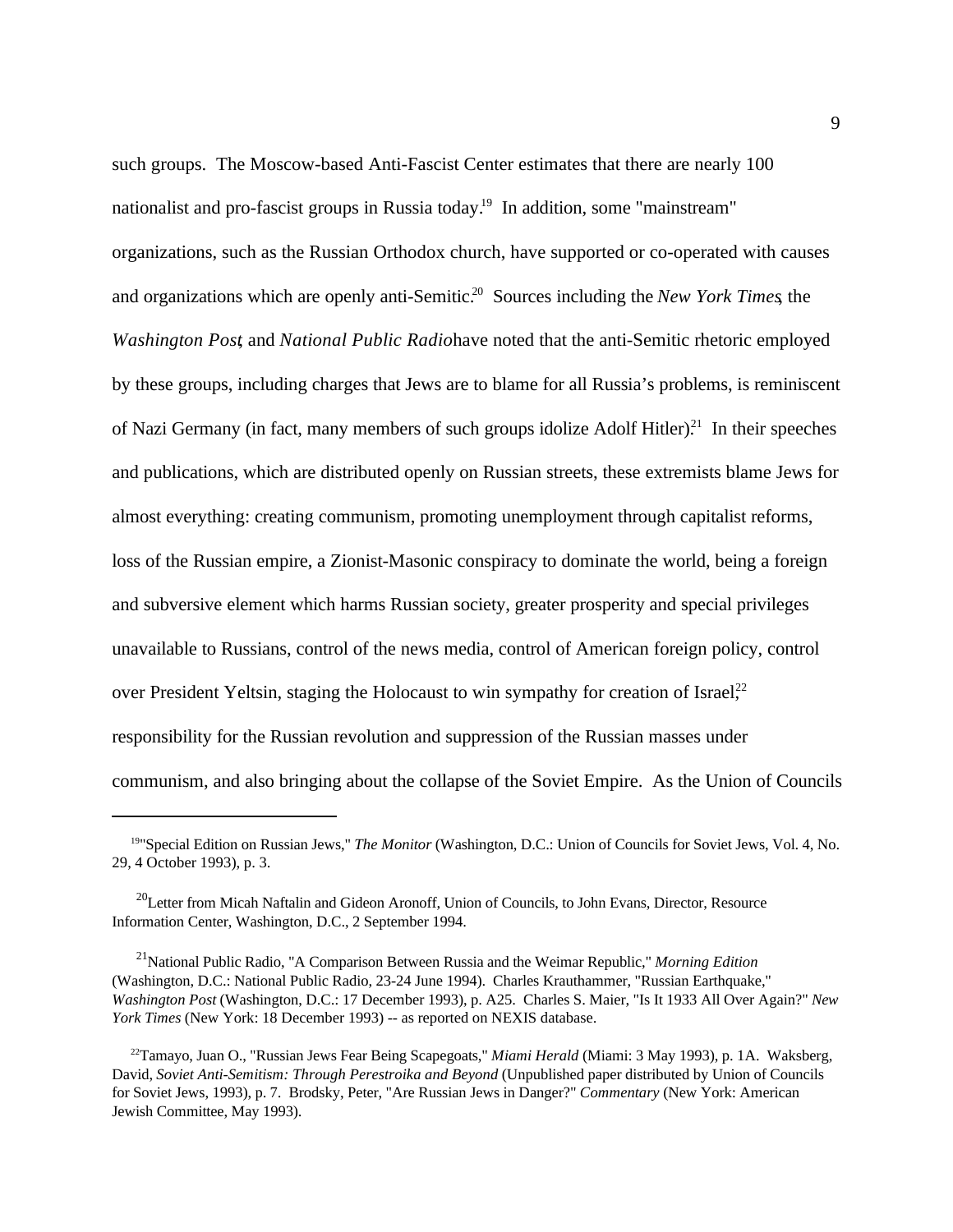noted, some anti-Semitic groups are explicitly racist in their attacks on Jews: they object not to Jewish religion, culture, or perceived influence or economic privileges, but to the very fact that Jews exist in Russia -- an article by Russian Republican Party leader Nikolai Lysenko arguing that "Jewish blood would spoil Russian blood" is cited as an example.<sup>23</sup> These fascist parties are blunt about their plans for violence and terror against their enemies if they come to power.<sup>24</sup> Demonstrations of fascists marching under swastikas and crying "Death to the Yids" have been staged openly in St. Petersburg.<sup>25</sup>

Even though such beliefs are obviously contradictory to each other, and are not shared by all Russians, it is unclear what effect the constant litany of anti-Jewish rhetoric is having on the general population, who may already be inclined to hold anti-Semitic views. Even somewhat more reputable, large-circulation periodicals carry anti-Semitic nationalist tirades.<sup>26</sup> The blood libel, an ancient anti-Semitic claim that Jews kill Christians and use their blood in Jewish rituals, was revived in *Sovetskaya Rossiya*<sup>27</sup> Pravda, the former flagship newspaper of the Communist Party, published an article on May 5, 1993, that accused Hasidic Jews of the ritual murder of three Russian Orthodox monks.<sup>28</sup> Nationalities expert Paul Goble notes that "... many former

 $^{23}$ Letter from Micah Naftalin and Gideon Aronoff, Union of Councils, to John Evans, Director, Resource Information Center, Washington, D.C., 2 September 1994.

<sup>&</sup>lt;sup>24</sup>Shogren, Elizabeth, "New Breed of Fascist Rises in Russia," *Los Angeles Times* (Los Angeles: 8 September 1992).

<sup>&</sup>lt;sup>25</sup>Barikhovskaya, Elena, "Russia: Where the Flag of Racism Flies Free," *The Guardian* (United Kingdom: 24 July 1992).

<sup>&</sup>lt;sup>26</sup>Waksberg, David, *Soviet Anti-Semitism: Through Perestroika and Beyond* (Unpublished paper distributed by Union of Councils for Soviet Jews, 1993), p. 8.

<sup>&</sup>lt;sup>27</sup>RFE/RL Daily Report (Munich: Radio Free Europe/Radio Liberty, No. 24, 5 February 1992).

<sup>&</sup>lt;sup>28</sup>"Russia," *The Washington Times* (Washington, D.C.: 20 September 1993), as reported on NEXIS database.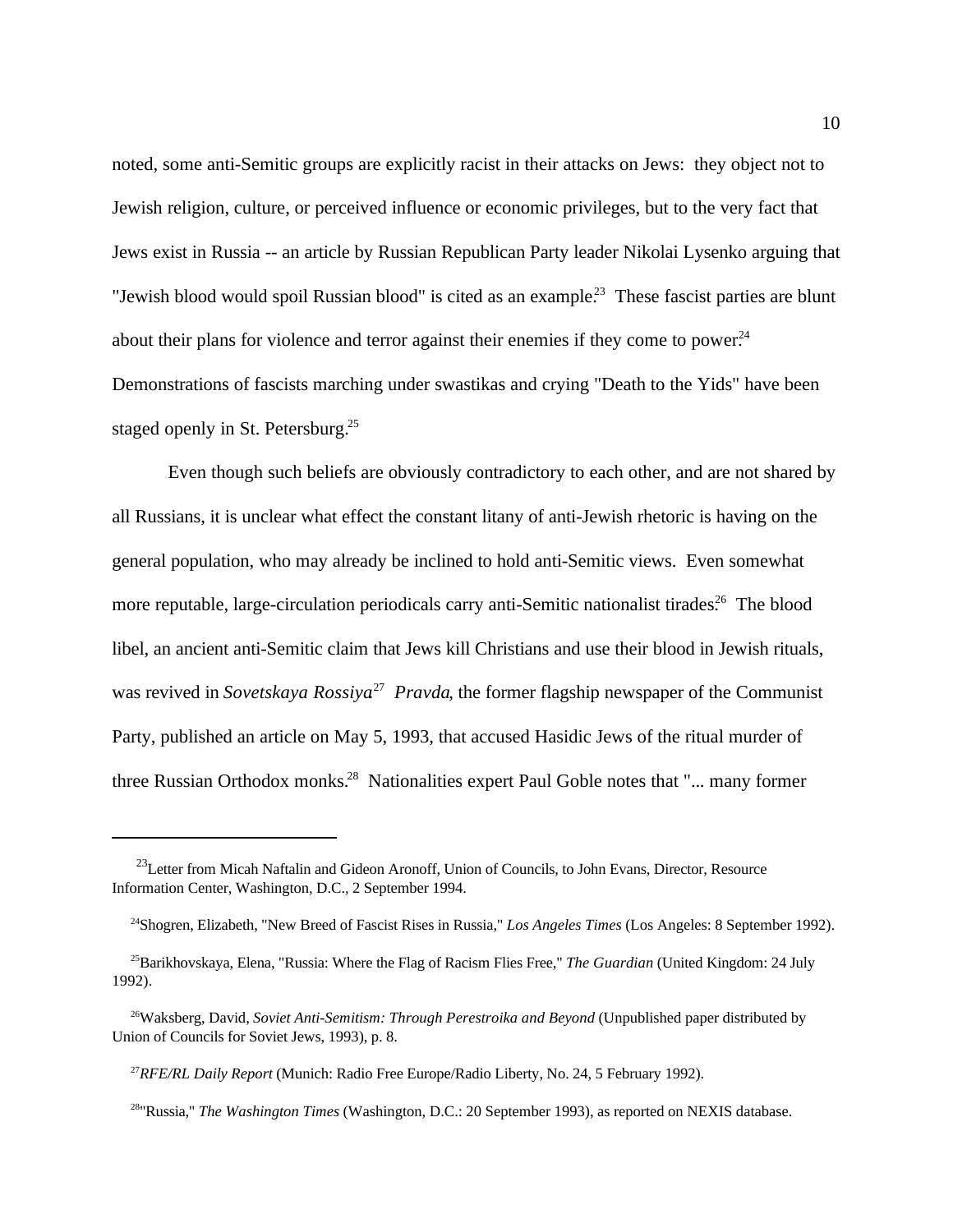Soviet citizens ... still read the press as if it represent[s] official policy," and may not understand, in the absence of strong governmental denunciations of extremist rhetoric, that the Russian government does not necessarily support or agree with anti-Semitic rhetoric.<sup>29</sup>

There is disagreement over how much support right-wing groups have among Russians and how serious a threat they pose to Russian Jews. Until recently, it was thought that these groups were marginal and enjoyed little popular support. Observers noted, for example, that only 1,000 Pamyat supporters turned out for a conference in Moscow in October 1992 -- a fairly small number in a city of 9 million people.<sup>30</sup> But the December 1993 elections, in which rightwing anti-Semitic groups won approximately a quarter of the votes, reflect a greater receptivity to right-wing nationalist arguments than hitherto thought. Some believe that right-wing newspapers are funded by the security forces (the former KGB), which share the nationalists' regret about the dismantling of the Soviet empire.<sup>31</sup> One right-wing leader, Alexander Barkashov of Russian National Unity, claims to have 40,000 members across Russia and supporters in Parliament, the Ministry of the Interior, and the KGB.<sup>32</sup>

<sup>&</sup>lt;sup>29</sup>Paul Goble, "The Privatization of an Ancient Evil: Anti-Semitism in the Post-Soviet States," *Testimony Prepared for the U.S. House of Representatives, Subcommittee on International Security, International Organizations and Human Rights* (Washington, D.C.: 15 June 1993), p. 2.

<sup>&</sup>lt;sup>30</sup>Lesser, Alexander, "Pamyat Denounces 'Zionists, " *Washington Jewish Week* (Washington, D.C.: 15 October 1992).

<sup>&</sup>lt;sup>31</sup>Brodsky, Peter, "Are Russian Jews in Danger?" *Commentary* (New York: American Jewish Committee, May 1993), p. 39.

<sup>&</sup>lt;sup>32</sup>Campbell, Matthew, "Russia: Neo-Nazis Rise Amid Ruins of Soviet Union," *Sunday Times* (London: 27 June 1993).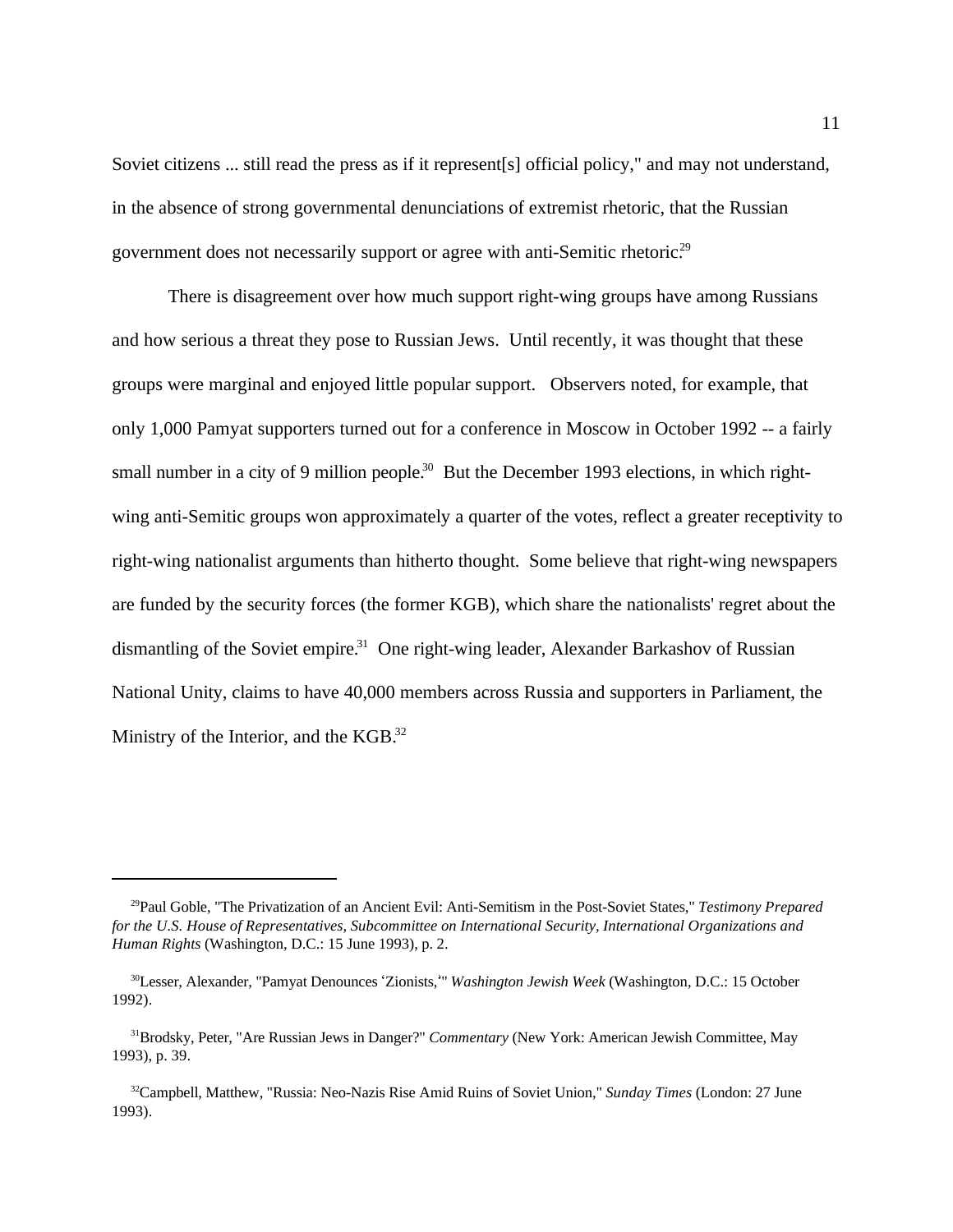#### Violence Against Jews

Despite the threats of violence and pogroms against Jews made by some anti-Semitic leaders, there has until now been no organized campaign of violence against Jews<sup>33</sup> Individual acts of vandalism and violence against Jewish citizens and property have been reported: "...there are sporadic reports of people with 'Jewish faces' being assaulted on the streets and subways of Moscow."<sup>34</sup> These attacks do not appear to be centrally coordinated or systematic. According to one newspaper report, "[a]lthough exact figures are difficult to compile, many Jewish leaders in the area believe that physical attacks on Jews have been relatively few and do not appear to be the work of organized or co-ordinated groups.<sup>135</sup>

Violent attacks on Jews by anti-Semitic individuals and organizations do occur, however: human rights monitors and academic researchers have compiled "numerous" cases of rapes, beatings, arson, and some murders in which the attackers either indicated that the motivation for the attack was anti-Semitic (for instance, by shouting anti-Semitic epithets), or the attacker was identified as belonging to an anti-Semitic organization (for instance, some attackers have worn the quasi-military uniforms of right-wing nationalist organizations). Compiling statistics on such attacks against Jews is difficult, however, as Jews are reluctant to report such incidents to local

<sup>&</sup>lt;sup>33</sup>Brodsky, Peter, "Are Russian Jews in Danger?" *Commentary* (New York: American Jewish Committee, May 1993), p. 37.

<sup>&</sup>lt;sup>34</sup>"Jews in Russia," *Chicago Tribune* (Chicago: 25 July 1993), p. 16.

<sup>&</sup>lt;sup>35</sup>Tamayo, Juan O., "Russian Jews Fear Being Scapegoats," *Miami Herald* (Miami: 3 May 1993), p. 1A.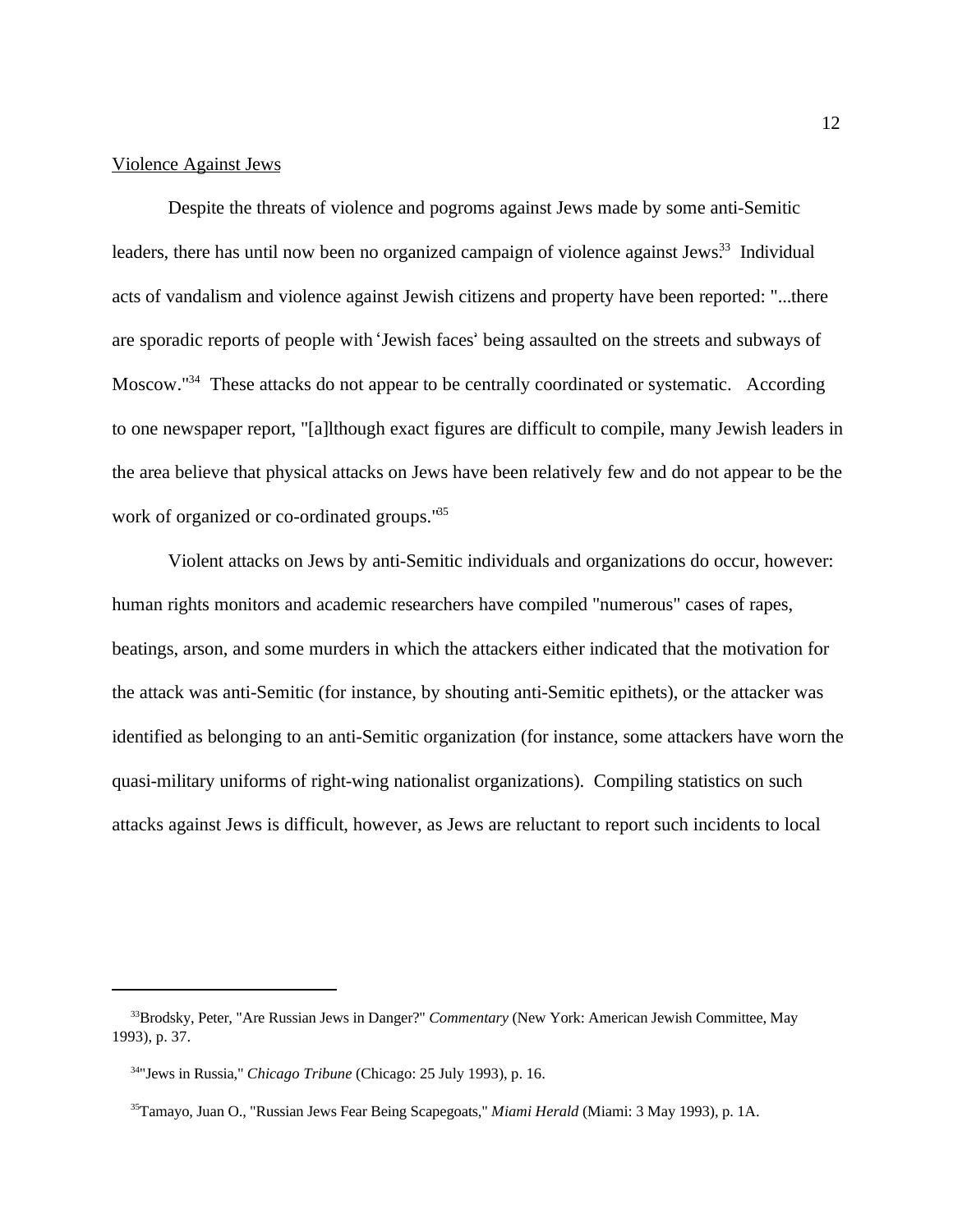authorities, and local authorities often refuse to investigate such cases or do only a cursory investigation. 36

Moreover, Jews are concerned that anti-Semitic violence could escalate rapidly in Russia's chaotic political environment. Human rights monitors note that Russia has no tradition of respect for individual rights to temper the inflammatory rhetoric that has emerged with greater freedom of expression in the post-Soviet era, and that the Russian government currently appears unable or unwilling to protect Jews, investigate abuses, or uphold laws guaranteeing the civil and human rights of minority ethnic groups in Russia. They believe the virulently anti-Semitic rhetoric of the right-wing groups may be the forerunner of a wave of violent action against Jews. Jewish leaders are now concerned that, as the Russian economy worsens and frustrated citizens cast about for scapegoats, an increasing number of Jews might become the victims of physical attacks. The rise of Cossack paramilitary groups is particularly frightening for many Jews, since these Russian shock troops were infamous for carrying out pogroms under the tsars.<sup>37</sup> Cossacks in the southern Don region recently demanded a ban on all 'Zionist' organizations.

<sup>&</sup>lt;sup>36</sup>One academic researcher, Peter Solomon, a professor of political science at the University of Toronto, noted that the motives behind police refusals to investigate reported abuses is not clear -- the motivation may be anti-Semitism, individual officers' fear of reprisals from anti-Semitic groups, or simple laziness. A representative of Helsinki Watch in Moscow noted that Russian police routinely refuse to deal with or investigate rape charges regardless of the victim's religious background or ethnic origin, or the motivation of the attacker, but also noted that in other violent crimes, ethnicity would be a factor in whether police refused to investigate or failed to investigate thoroughly. Documentation, Information and Research Branch, *Russia: Security Forces* (Ottawa: Documentation, Information and Research Branch, Immigration and Refugee Board, August 1993) -- as reported on RICINFO database. Documentation, Information and Research Branch, "Russia: Information on whether, between 1988 and 1992, Moscow police would refuse to respond to or investigate complaints of rape, beatings or the destruction of property because the victim was Jewish" (Ottawa: Documentation, Information and Research Branch, Immigration and Refugee Board, 5 April 1994), RUS17001.E. Letter from Micah Naftalin and Gideon Aronoff, Union of Councils, to John Evans, Resource Information Center, Washington, D.C., 2 September 1994.

<sup>&</sup>lt;sup>37</sup>"Jews in Russia," *Chicago Tribune* (Chicago: 25 July 1993), p. 16.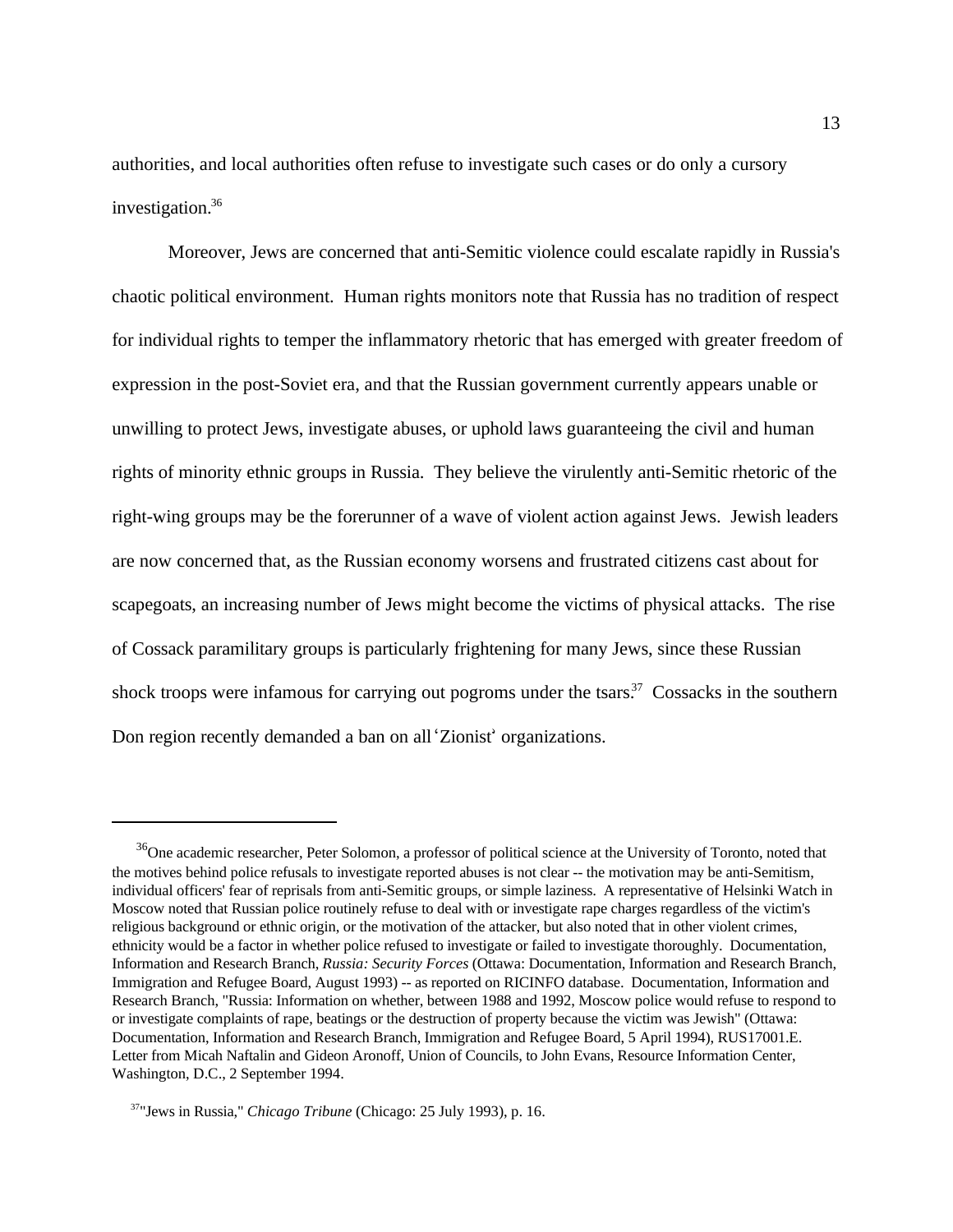The statement above that attacks on Jews are not systematic or centrally co-ordinated does not mean that individual Jews do not face persecution from individual anti-Semitic or nationalist groups which the government is either unable or unwilling to halt or prosecute. Nor does it mean that, when such individual Jews become targets of such groups, they have adequate avenues for redress of grievances or protection from the state. As noted above, anti-Semitic groups often act with the consent or participation of local authorities or individual members of the security apparatus. Thus, no Russian Jew is automatically at risk, or automatically safe from risk.

Below are examples of the kinds of attacks on Jewish citizens and property that have taken place in Russia and that are publicly documented. As mentioned above, human rights monitors believe that many violent attacks against Jews are not publicly reported. This list is therefore not complete or necessarily representative of the proportion of attacks against persons and against property:

There have been several incidents of vandalism at the Choral Synagogue in Moscow. On June 6-7, 1993, a stone was thrown through the synagogue's window.<sup>38</sup> On the afternoon of June 12, anti-Semitic hooligans smashed windows with rocks, daubed swastikas on the walls, and shouted anti-Semitic slogans. The police did not come until several days later.<sup>39</sup> On July 12, youths wearing black uniforms threw bricks through two of the synagogue's windows and tried to break down the main doors.<sup> $40$ </sup> After these attacks, the synagogue reportedly hired a private security guard, because of the poor police response and the lack of coverage by major

*Israeli Consulate Bulletin* (New York: Israeli Consulate, 20 August 1993), p. 14. "Russia," *Jerusalem Post* <sup>38</sup> *International* (Jerusalem: 24 June 1993).

<sup>&</sup>lt;sup>39</sup>"Anti-Semitism Rearing its Ugly Head in Russia," *National Public Radio Morning Edition Broadcast* (Washington, D.C.: 11 August 1993). "Russia," *Jerusalem Post International* (Jerusalem: 24 June 1993).

Birnbaum, Susan, "Jews Fearful as Moscow Synagogue Attacked for Second Time in Month," *Jewish Telegraphic* <sup>40</sup> *Agency* (Stamford, CT: Ethnic Newswatch, 14 July 1993).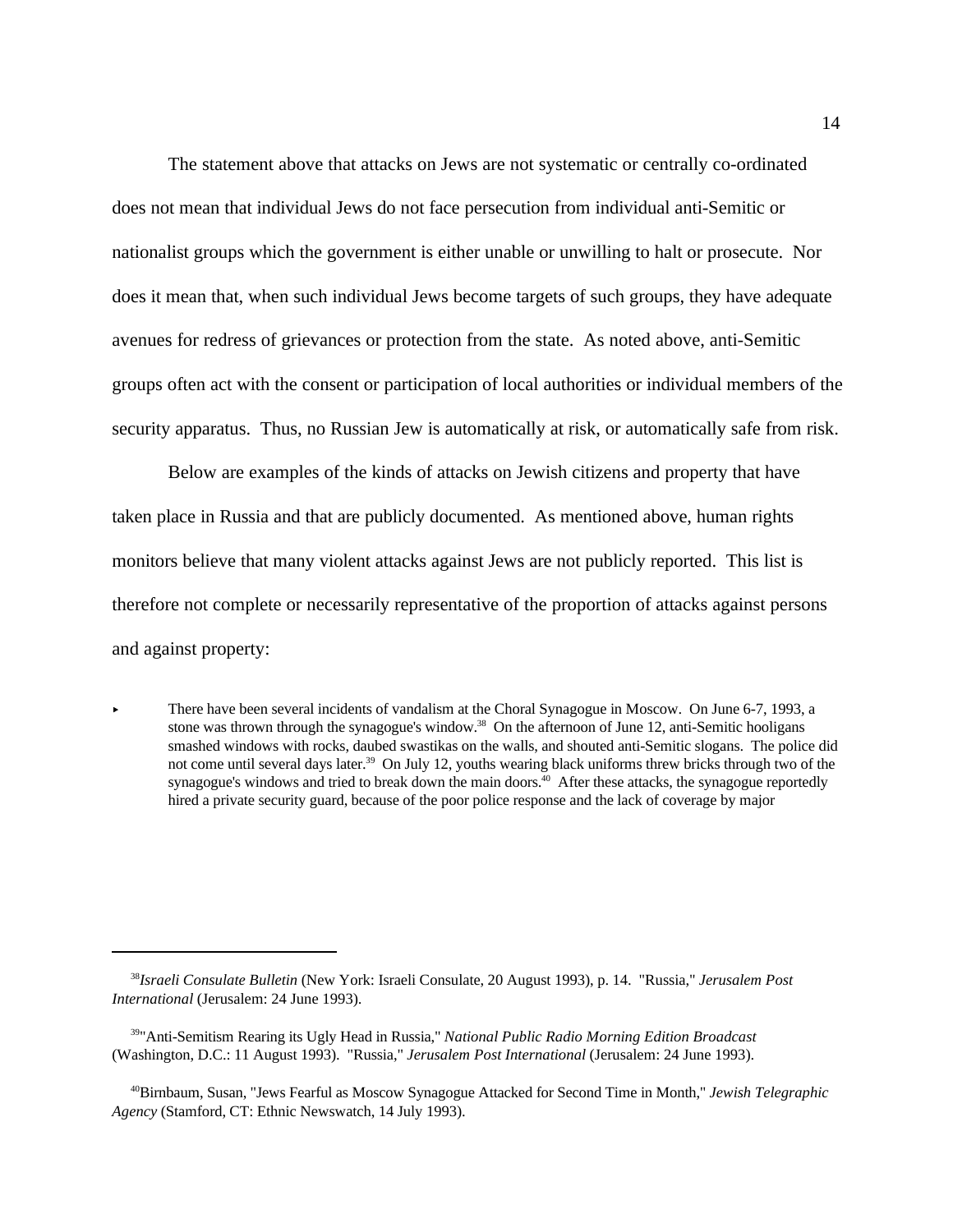newspapers.<sup>41</sup> In July, 1994, Moscow police received a threat that a bomb had been placed in the Choral Synagogue, although no device was found when the synagogue was searched.<sup>42</sup>

- Just a few days before an April 7, 1994, Holocaust Day memorial service at a Jewish cemetery in St. Petersburg, 160 gravestones were overturned by vandals.<sup>43</sup> Jewish cemeteries in Penze,<sup>44</sup> St. Petersburg, Nizhny Novgorod, Krasnoyarsk, and Ekaterinenburg have been desecrated or destroyed.<sup>45</sup>
- A Hasidic Jew from Israel was beaten by members of the right-wing group Pamyat. He was then taken into custody by police because he sprayed mace to deter his attackers.<sup>46</sup>
- The 72-year-old cantor of the Moscow Choral synagogue was beaten up near the synagogue by thugs who asked if he were a rabbi. (He was wearing a skullcap that identified him as a religious Jew.) $47$
- On June 17, 1993, an elderly man was attacked and robbed in Moscow by three young men shouting anti-Jewish epithets. He reported the attack to the police, but no arrest resulted. A young Jewish boy was reportedly beaten in same area a few days earlier.<sup>48</sup>

#### The Situation of Jews Outside of Urban Areas

Information on the situation of Jews outside the major cities is scarce. According to the

Canadian Immigration and Refuge Board Documentation Centre, "[t]here is no lack of reporting

on the general situation for Jews in the Soviet successor states. More specific local information is

<sup>43</sup> Letter from Micah Naftalin and Gideon Aronoff, Union of Councils, to John Evans, Director, Resource Information Center, Washington, D.C., 2 September 1994.

<sup>44</sup>The Monitor (Washington, D.C.: Union of Councils for Soviet Jews, Vol. 3, No. 45, 13 November 1992).

 "Russian Jews," *The Forward* (Moscow: 24 September 1993). *Israeli Consulate Bulletin* (New York: Israeli <sup>45</sup> Consulate, 4 June 1993), p. 13.

<sup>46</sup>The Monitor (Washington, D.C.: Union of Councils for Soviet Jews, Vol. 3, No. 7, 14 February 1992).

 "Anti-Semitism Rearing its Ugly Head in Russia," *National Public Radio Morning Edition Broadcast* <sup>47</sup> (Washington, D.C.: 11 August 1993). "Russia," *Jerusalem Post International* (Jerusalem: 24 June 1993).

<sup>48</sup>The Monitor (Washington, D.C.: Union of Councils for Soviet Jews, Vol. 4, No. 22, 25 June-2 July 1993), p. 2.

<sup>&</sup>lt;sup>41</sup>"Russian Jews," *The Forward* (Moscow: 23 July 1993).

<sup>&</sup>lt;sup>42</sup> Letter from Micah Naftalin and Gideon Aronoff, Union of Councils, to John Evans, Director, Resource Information Center, Washington, D.C., 2 September 1994.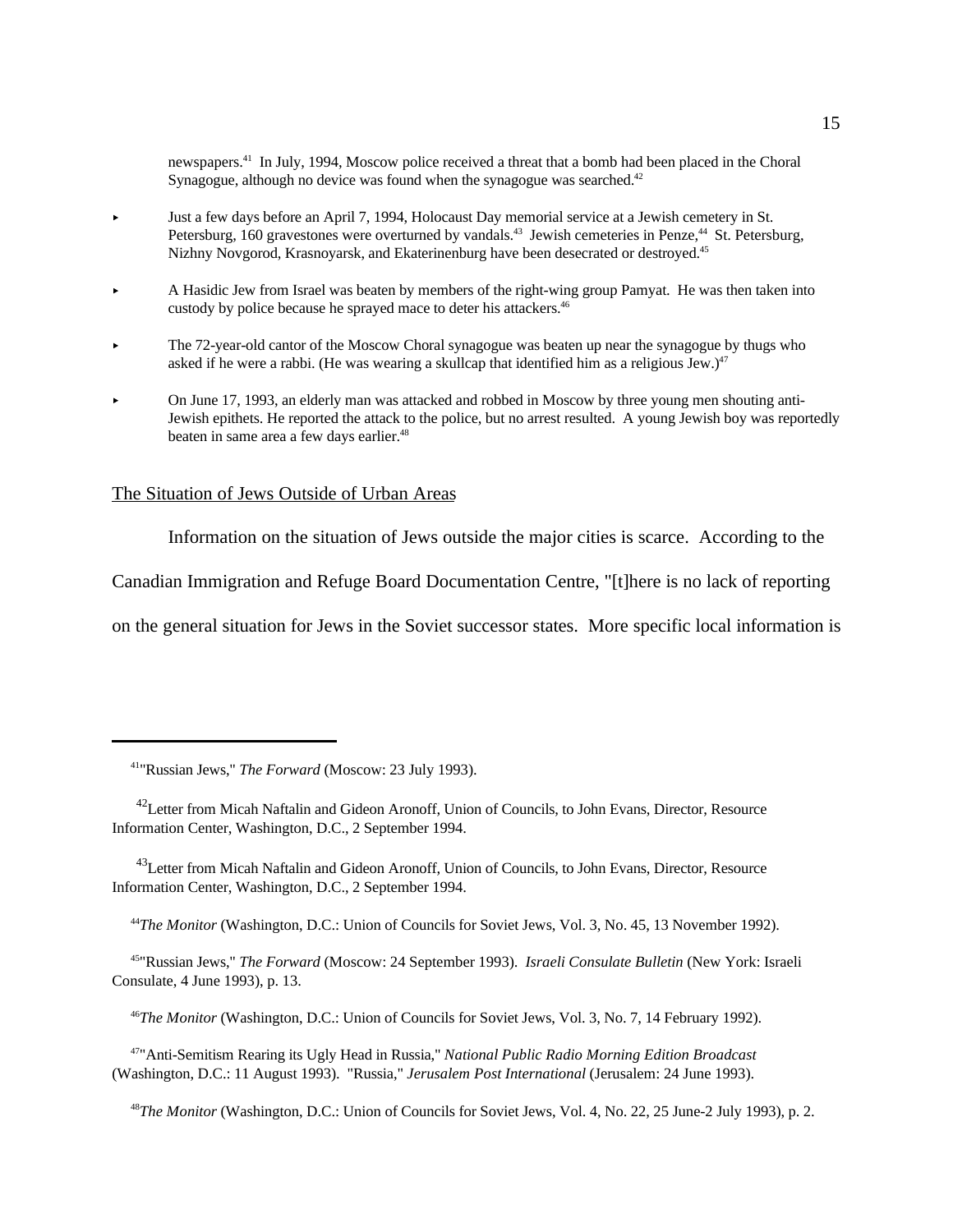very difficult to gather."<sup>49</sup> This lack of information should not be taken to mean that abuse of Jewish rights is not occurring. The possibility for abuse clearly exists, given rampant anti-Semitism in Russia and the weak central government control over many outlying areas. Nationalities expert Paul Goble states, in fact, that "the areas of greatest danger for Jews are not the places of traditional Jewish settlement but rather in places where Jews are already small in number...."<sup>50</sup>

Due to the chaotic and unstable political situation in Russia, the central government is not always able to enforce its decrees and laws throughout the country.<sup>51</sup> There are numerous examples of local authorities simply ignoring decrees and laws adopted by the central government: not just in those republics and regions that have declared independence, such as Tatarstan and Chechnya, but even in areas that theoretically recognize the central government's authority. Local leaders in Moscow itself have rejected several attempts to repeal the residence permit (*propiska*) system.<sup>52</sup> Laws outlawing free-market economic activities such as 'speculation' are apparently still being enforced in various parts of the country, despite Yeltsin's decree repealing them.<sup>53</sup> In

<sup>&</sup>lt;sup>49</sup>Immigration and Refugee Board Documentation Centre, *CIS*, Baltic States and Georgia: Situation of the Jews (Ottawa, Canada: Immigration and Refugee Board Documentation Centre, 1992), p. 25.

<sup>&</sup>lt;sup>50</sup>Paul Goble, "The Privatization of an Ancient Evil: Anti-Semitism in the Post-Soviet States," *Testimony Prepared for the U.S. House of Representatives, Subcommittee on International Security, International Organizations and Human Rights* (Washington, D.C.: 15 June 1993), p. 3.

<sup>&</sup>lt;sup>51</sup> Brown, Kathryn, "Khabarovsk: Resurrecting the Nomenklatura," *RFE/RL Research Report* (Munich: Radio Free Europe/Radio Liberty, Inc., Vol. 1, No. 38, 25 September 1992), p. 28. U.S. Department of State, "Russia," *Country Reports on Human Rights Practices for 1993* (Washington, D.C.: U.S. Government Printing Office, February 1994), p. 1032.

<sup>&</sup>lt;sup>52</sup>Helsinki Watch, "Russian Residence and Travel Restrictions," *Helsinki Watch Newsletter* (New York: Human Rights Watch, Vol. 4, No. 14, August 1992), p. 9-10.

<sup>&</sup>lt;sup>53</sup>Brown, Kathryn, "Khabarovsk: Resurrecting the Nomenklatura," *RFE/RL Research Report* (Munich: Radio Free Europe/Radio Liberty, Inc., Vol. 1, No. 38, 25 September 1992), p. 28. Commission on Security and Cooperation in Europe, "Russia," *Implementation of the Helsinki Accords: Human Rights and Democratization in the Newly*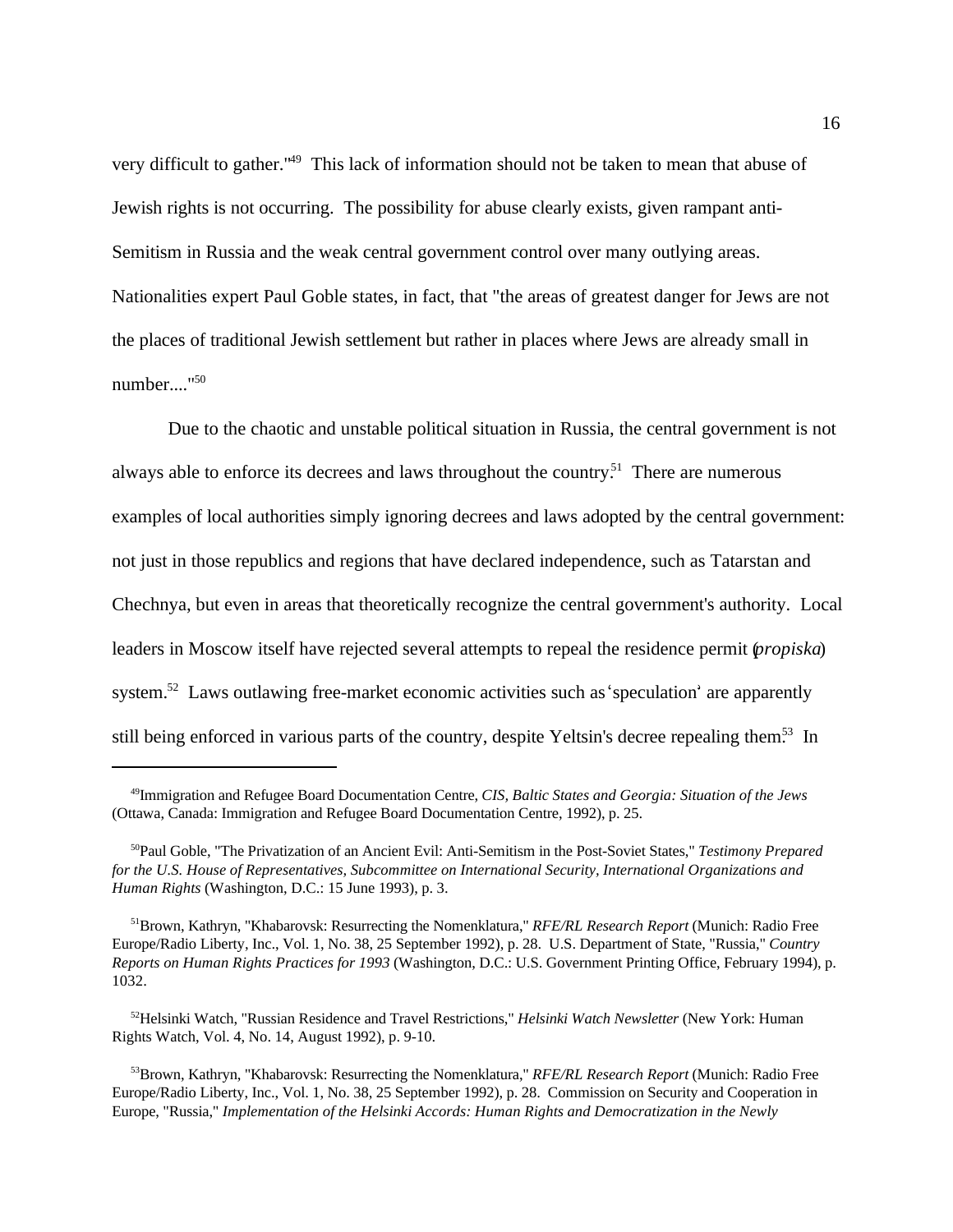other areas, local officials are reportedly placing obstacles in the way of free religious worship, despite a 1990 law guaranteeing freedom of conscience.<sup>54</sup> Irkutsk regional authorities are reportedly financing anti-Semitic publications, despite laws against such publications, and financing the Irkutsk Cossack army, known for its anti-Semitic and imperialist sentiments.<sup>55</sup>

Until October 1993, the reluctance of local authorities to enforce new laws guaranteeing human rights or restricting the powers of government could be explained in part by the fact that many local and regional governments were still dominated by old-guard communists. No longer accountable to central Communist Party authorities, these local leaders were increasingly able to rule with a free hand.<sup>56</sup> Since October, the situation has become even more confusing. Many local governments and officials supported the conservative parliamentary opposition to President Yeltsin, and the president moved quickly after crushing parliament to remove local leaders who opposed him. However, it is not at all clear how successful Yeltsin has been at re-establishing control over outlying areas. His actions have reportedly generated considerable resentment in the provinces, and some of the local leaders he dismissed were subsequently elected members of parliament in the December 1993 elections. The situation differs from region to region, and information is scarce. What is clear is that the struggle between center and periphery, and

*Independent States of the Former Soviet Union* (Washington, D.C.: U.S. Government Printing Office, January 1993), p. 34.

<sup>&</sup>lt;sup>54</sup> Commission on Security and Cooperation in Europe, "Russia," *Implementation of the Helsinki Accords: Human Rights and Democratization in the Newly Independent States of the Former Soviet Union* (Washington, D.C.: U.S. Government Printing Office, January 1993), p. 35-36.

<sup>&</sup>lt;sup>55</sup>The Monitor (Washington, D.C.: Union of Councils for Soviet Jews, Vol. 4, No. 5, 5 February 1993).

Brown, Kathryn, "Khabarovsk: Resurrecting the Nomenklatura," *RFE/RL Research Report* (Munich: Radio Free <sup>56</sup> Europe/Radio Liberty, Inc., Vol. 1, No. 38, 25 September 1992), p. 31.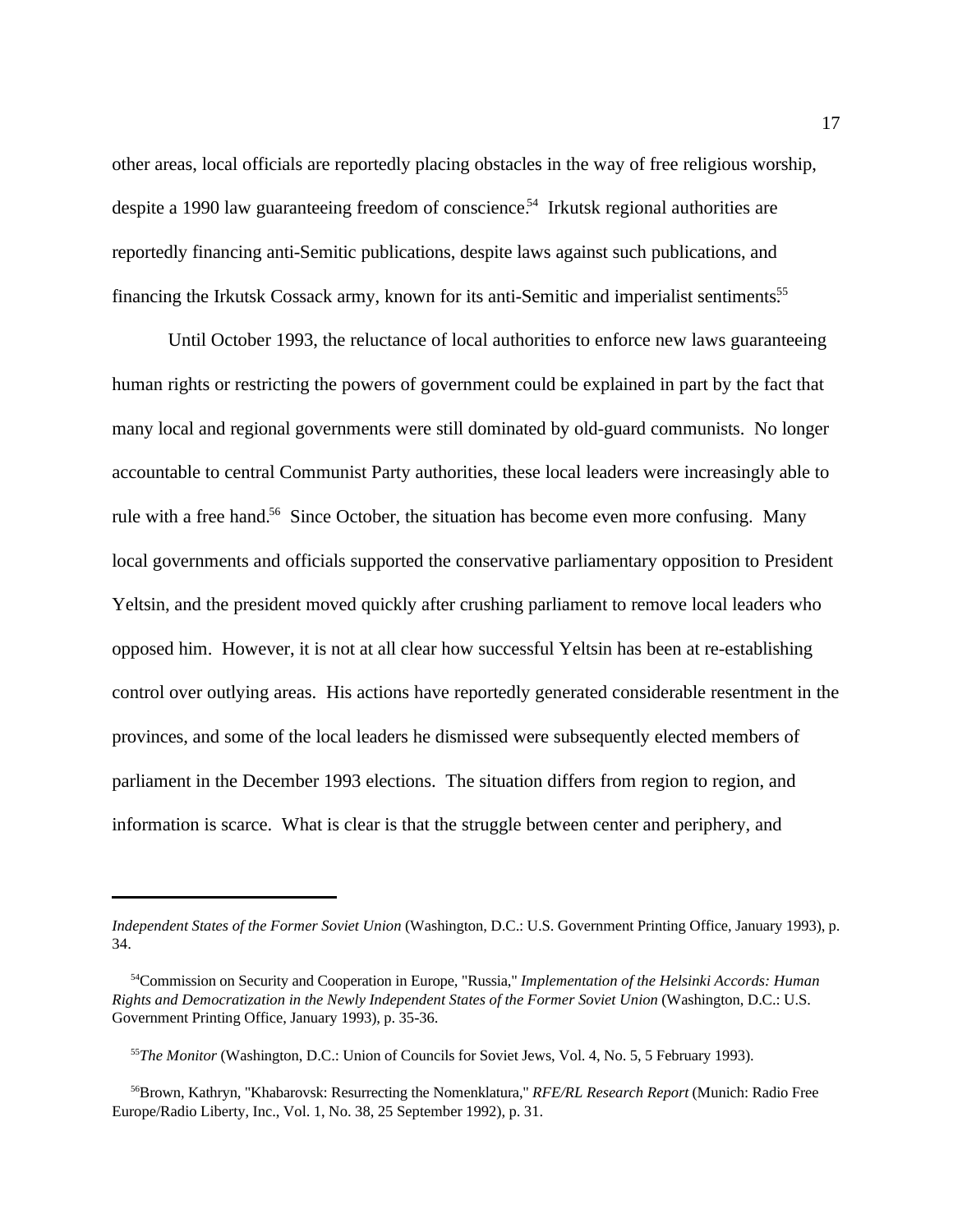between conservatives and reformers, is far from over. Such uncertainty and flux contains the potential for serious human rights abuses.

For example, a Radio Liberty analyst reported in early 1993 that local officials in some areas are taking advantage of the weakness of the central government to harass inconvenient people.<sup>57</sup> These may be individuals who blow the whistle on political corruption, Jews or other ethnic minorities, particularly those from the Caucasus, business competitors who threaten local officials' economic interests, as well as victims of personal vendettas. Whatever the motivation, the effect of harassment by local officials is doubly devastating because of the continued existence of the residence permit (*propiska*) system, which prevents individuals from simply moving to another area. Helsinki Watch cites the case of Inessa Finger, a lawyer in the provincial town of Kurchatov, who has been prevented from practicing law by local authorities for reasons that appear to relate to personal animosities or to the fact that she is partly Jewish. Because she is effectively prevented from moving to a new location by the residence permit system, she is unable to practice her profession.<sup>58</sup>

The Soviet-era internal passport system is apparently still in effect in Russia, despite efforts to abolish it. Under this system, citizens require a *propiska*, or residence permit, in order to establish residence in most major cities. Only with such a permit can a resident gain access to education, housing, medical care, and other services that are still for the most part provided by the

<sup>&</sup>lt;sup>57</sup>Letter from Viktor Yasmann, Radio Liberty, responding to request for information from INS Resource Information Center (Munich: 30 January 1993).

<sup>&</sup>lt;sup>58</sup>Helsinki Watch, "Russian Residence and Travel Restrictions," *Helsinki Watch Newsletter* (New York: Human Rights Watch, Vol. 4, No. 14, August 1992), p. 7.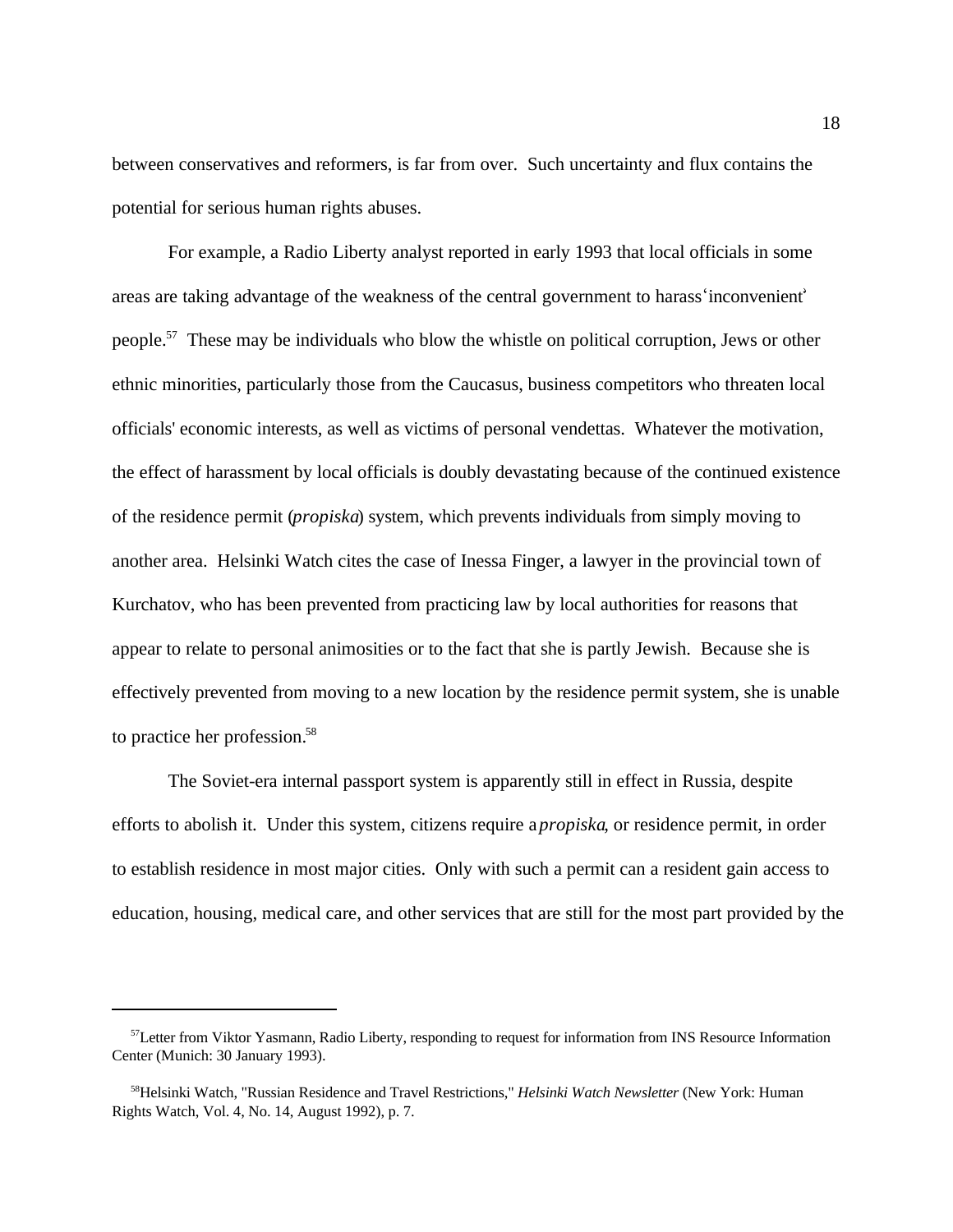government.<sup>59</sup> A new law that was scheduled to come into force in October 1993 replaced the *propiska* system with a system in which one simply registered one's residence with the police. But Moscow Mayor Yurii Luzhkov announced in August 1993 that he did not intend to implement the new law, since too many immigrants were flooding into the city. This incident represented the second time Moscow authorities were able to thwart central government attempts to dismantle the residence-permit system. In 1991, a constitutional oversight committee declared the *propiska* system unconstitutional, but Moscow authorities refused to implement the decision.<sup>60</sup> Moscow city authorities have used the *propiska* laws as an excuse to round up and evict Central Asians and the Caucasians (Azeris, Armenians, Georgians, etc.) from Moscow, some of whom were in the city legally but were singled out because of their ethnicity or physical appearance.<sup>61</sup> Given Goble's conclusion above that Jews are more likely to be safe in areas where there is a relatively large Jewish community, and given that the continued existence of the *propiska* system prevents all Russian citizens, including Jews, from relocating to most urban areas (where the larger Jewish communities live), internal relocation is usually not a realistic option for escaping harassment or violence.

<sup>&</sup>lt;sup>59</sup>Helsinki Watch, "Russian Residence and Travel Restrictions," *Helsinki Watch Newsletter* (New York, Human Rights Watch, Vol. 4, No. 14, August 1992), p. 1-3.

<sup>&</sup>lt;sup>60</sup>RFE/RL Daily Report (Munich: Radio Free Europe/Radio Liberty, Inc., 27 August 1993).

 $<sup>61</sup>$ Documentation, Information and Research Branch, "Russia: Information on police arrest or prosecution of persons</sup> living at a Moscow address which does not match the Moscow address shown on their residence permit (propiska) and on police refusal to accept or deal with complaints filed by these persons," (Ottawa: Documentation, Information and Research Branch, Immigration and Refugee Board, 8 April 1994), RUS17000.E.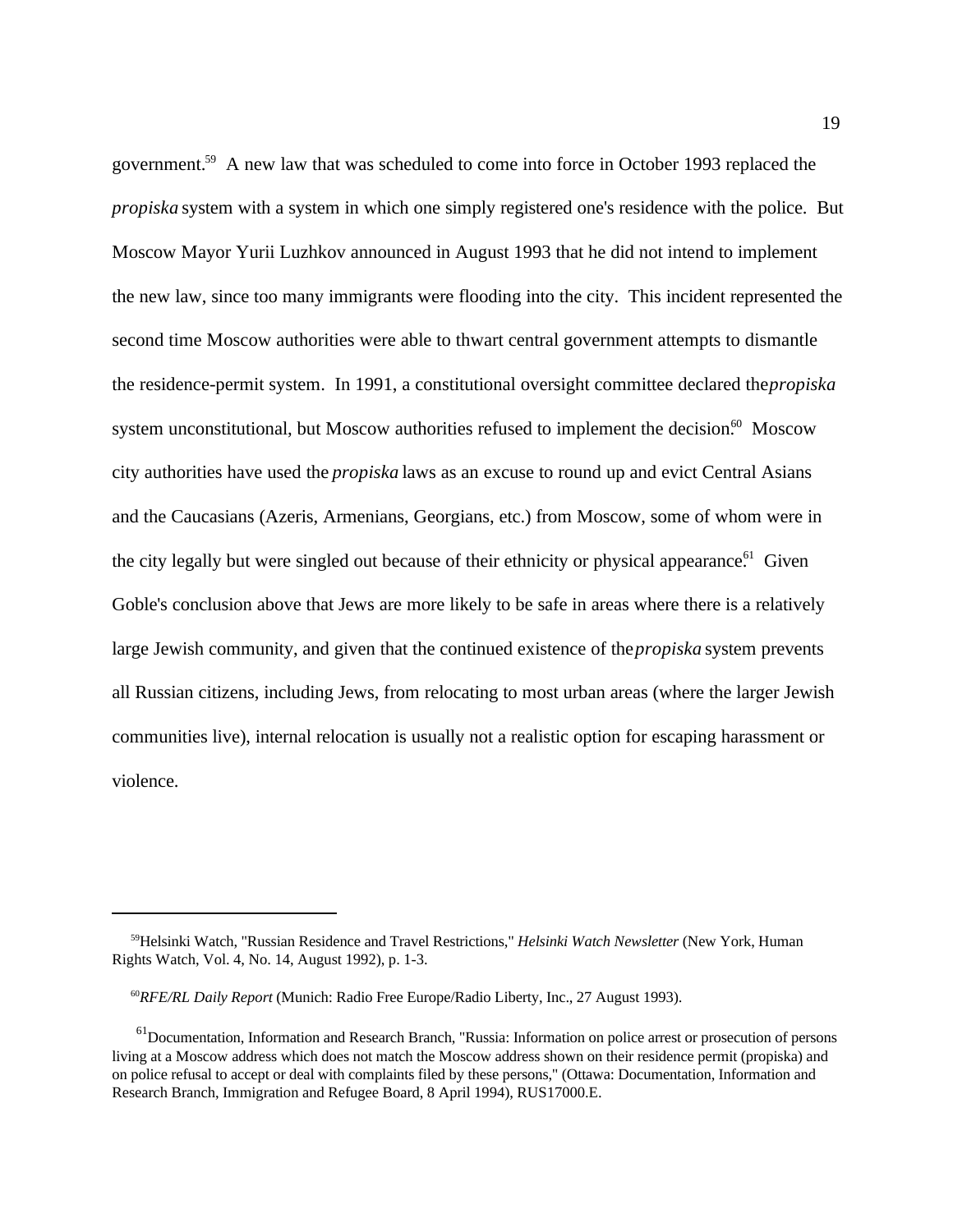#### Government Response to Societal Anti-Semitism

Although Soviet-style state-sponsored anti-Semitism has ceased, there has been some criticism of the Yeltsin government and other officials for failing to take a strong stand against societal anti-Semitism. Yeltsin has reportedly been reluctant to single out anti-Semitism for condemnation, despite pleas from Russian Jews. $62$  Some believe that he has been reluctant to appear to be favoring the Jews for fear of antagonizing the growing right-wing nationalist movement. Among incidents cited as demonstrating Yeltsin's appeasement of right-wing and nationalist elements are anti-Semitic statements by Russian Parliamentary Chairman for Information and Communication Mikhail Poltoranin, the amnesty of the 1991 and 1993 coup leaders, the acquittal of the leader of the 1991 military coup, General Valentin Varennikov, and President Yeltsin's positive comments about the "blatantly anti-Semitic" art exhibit of Ilya Glazunov.<sup>63</sup>

Nevertheless, the Yeltsin government is clearly more supportive of Jewish rights than its Soviet or tsarist predecessors. The Russian foreign ministry strongly denounced the May 5, 1993, *Pravda* article charging Jews with the ritual murder of Christians, and promised to "take all the measures necessary for the effective guarantee of the rights of Russian citizens, regardless of their nationality or religion.<sup>"64</sup> *Pravda* subsequently apologized for publishing the article.<sup>65</sup>

<sup>&</sup>lt;sup>62</sup>" Anti-Semitism Rearing its Ugly Head in Russia," *National Public Radio Morning Edition Broadcast* (Washington, D.C.: 11 August 1993).

 $^{63}$ Letter from Micah Naftalin and Gideon Aronoff, Union of Councils, to John Evans, Resource Information Center, Washington, D.C., 2 September 1994.

<sup>&</sup>lt;sup>64</sup> Israeli Consulate Bulletin (New York: Israeli Consulate, 30 August 1993).

<sup>&</sup>lt;sup>65</sup>"Russian Jews," *The Forward* (Moscow: 25 June 1993).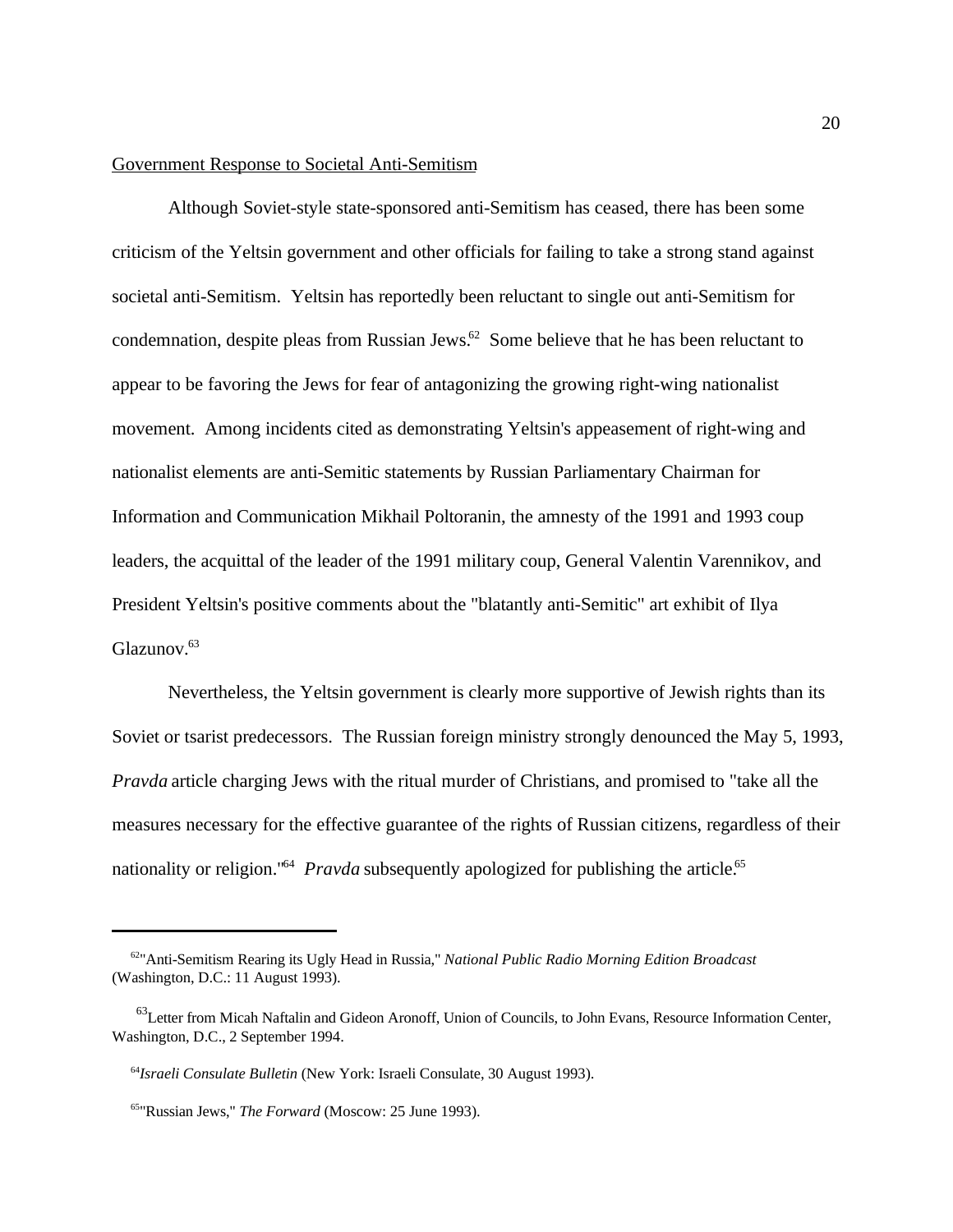Anti-Semitic publications are against the law in Russia (article 74 of the criminal code prohibits incitement to ethnic hatred), and the government has taken a number of organizations and publications to court on such charges. In August 1992, the general prosecutor initiated criminal proceedings against a number of openly anti-Semitic papers.<sup>66</sup> During the first six months of 1993, the Russian government brought charges of inciting ethnic hatred and inciting the forcible overthrow of the government against 13 nationalist, anti-Semitic publications. Nationalist Yurt Belyaev (Russian National-Socialist Party) was arrested on April 14, 1993, for publishing a number of anti-Semitic articles in 1992.<sup>67</sup> Nikolai Detkov, a Pamyat member and leader of a raid by Pamyat on the offices of the newspaper *Moskovsky Komsomolets*, was arrested. The St. Petersburg prosecutor also filed criminal charges against the local publisher of Hitler's *Mein Kampf*, Victor Bezverkhy, a former university professor.<sup>68</sup>

However, critics have claimed that prosecution of such offenses has been selective and sometimes half-hearted. $69$  For instance, the state prosecutor failed to institute criminal proceedings against organizers of an anti-Semitic show on Ostankino television on June 29, 1992. The anti-Semitic newspaper *Russian Resurrection* was permitted to publish for more than six months after a suit was brought against the newspaper in November  $1991<sup>70</sup>$  Critics have also

U.S. Department of State, "Russia," *Country Reports on Human Rights Practices for 1992* (Washington, D.C.: <sup>66</sup> U.S. Government Printing Office, 1993), p. 892-893.

 $67$ "Update on Jews in the CIS, Georgia, and the Baltic Republics" (New York: Israeli Consulate, 6 May 1993).

<sup>&</sup>lt;sup>68</sup>The Monitor (Washington, D.C.: Union of Councils for Soviet Jews, Vol. 4, No. 1, 8 January 1993). *The Monitor* (Washington, D.C.: Union of Councils for Soviet Jews, Vol. 4, No. 5, 5 February 1993).

<sup>&</sup>lt;sup>69</sup>Immigration and Refugee Board Documentation Centre, *CIS, Baltic States and Georgia: Situation of the Jews* (Ottawa, Canada: Immigration and Refugee Board Documentation Centre, 1992), p. 14.

<sup>&</sup>lt;sup>70</sup>The Monitor (Washington, D.C.: Union of Councils for Soviet Jews, Vol. 3, No. 32, 14 August 1992).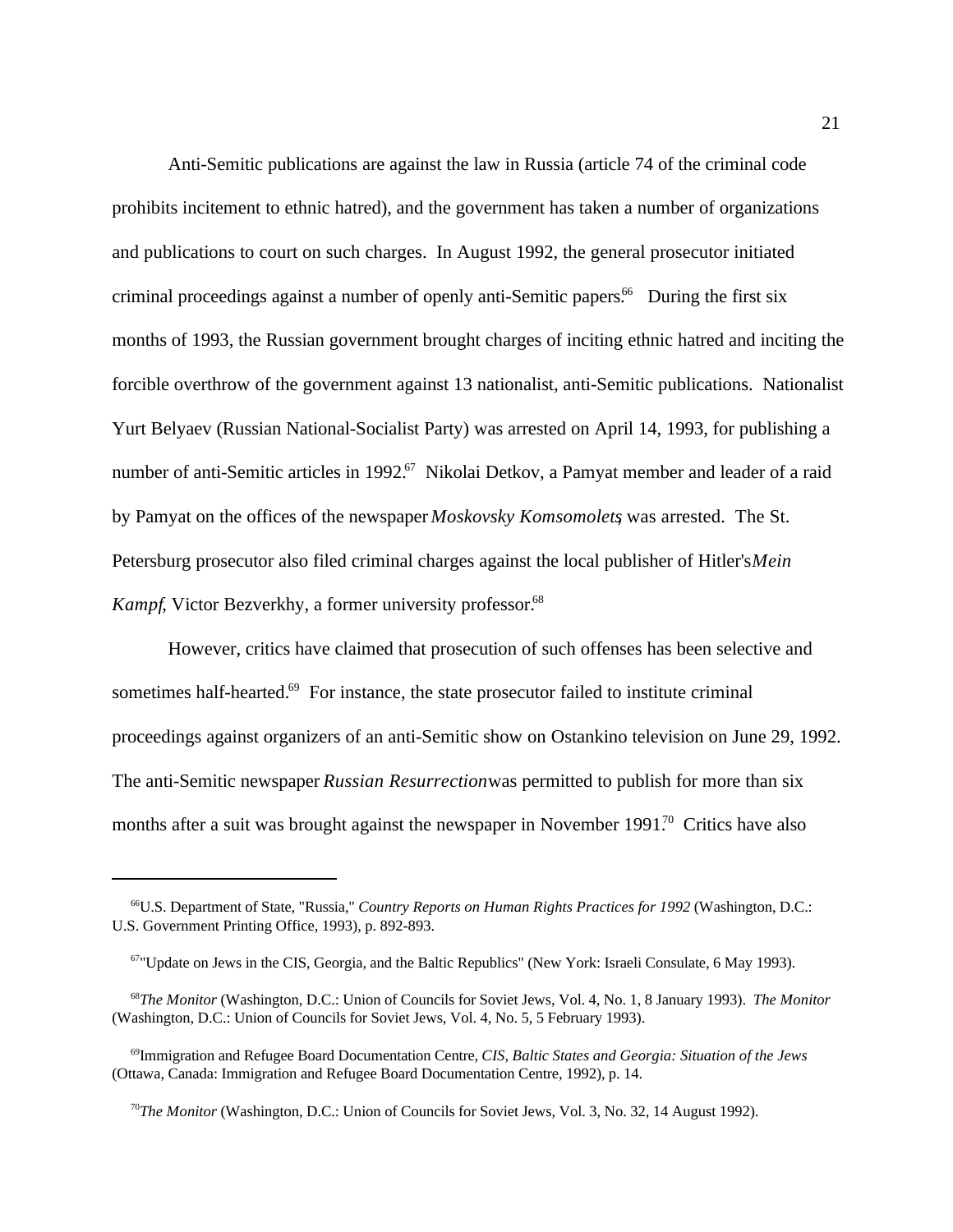claimed that even when charges have been brought, they have rarely resulted in convictions.<sup>71</sup> For instance, none of the prosecutions involving the 13 publications mentioned above resulted in a conviction.<sup>72</sup> According to the National Conference on Soviet Jewry, there was no indication that these cases were proceeding as of February 1993.<sup>73</sup> Victor Bezverkhy was acquitted by a court that accepted his argument that he only published *Mein Kampf* to make money (even though he leads a fascist group). Literally dozens of anti-Semitic publications continue to be available on the streets even though they are illegal.<sup>74</sup>

Jewish leaders also claim that the police have been slow to respond to reports of anti-Semitic vandalism or violence. The Israeli consulate has reported several cases in which local authorities took no action after Jews received anti-Semitic letters threatening them with injury.<sup>75</sup> After vandals attacked the Moscow Choral Synagogue, the police at first refused to come because they did not consider the incident serious, according to Vladimir Fyorderosky, chairman of the Committee of Jewish Religious Associations.76

<sup>&</sup>lt;sup>71</sup>Ruskin, D., "Russian Procurator's Office Protects Fascists," *Challenge* (Moscow: August 1992).

<sup>&</sup>lt;sup>72</sup>National Conference on Soviet Jewry, *Newswatch* (New York: National Conference on Soviet Jewry, 28 September 1993).

<sup>&</sup>lt;sup>73</sup>National Conference on Soviet Jewry, "Overview of the Current Situation in the FSU," *Newswatch* (New York: National Conference on Soviet Jewry, February 1993), p. 5.

<sup>&</sup>lt;sup>74</sup>"Russia," *The Washington Times* (Washington, D.C.: 20 September 1993), as reported on NEXIS database.

<sup>&</sup>lt;sup>75</sup> Soviet Jewry News (New York: Israeli Consulate, 8 April 1992).

 <sup>&</sup>quot;Anti-Semitism Rearing its Ugly Head in Russia," *National Public Radio Morning Edition Broadcast* <sup>76</sup> (Washington, D.C.: 11 August 1993). "Russia," *Jerusalem Post International*, 24 June 1993.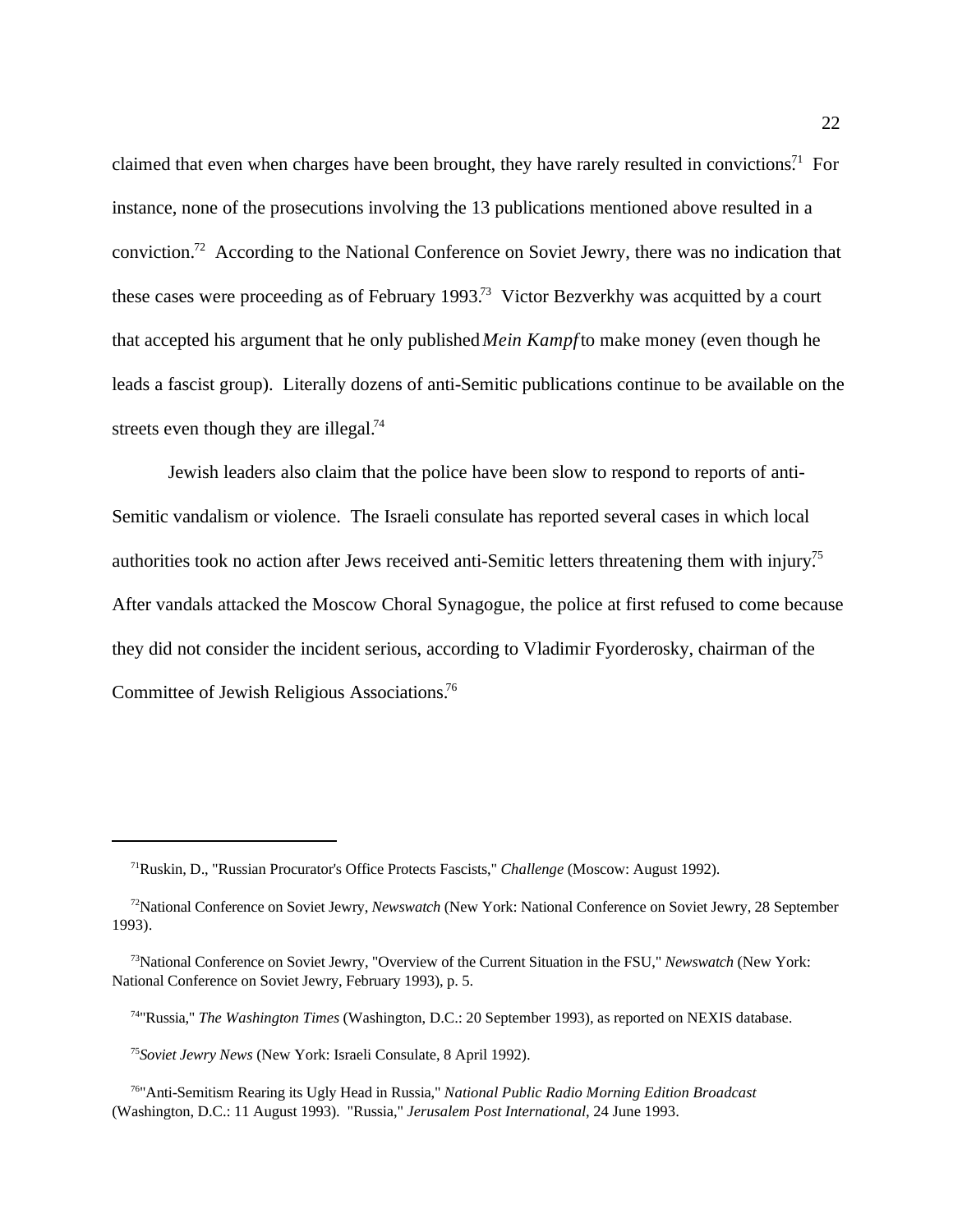#### **Redress of Grievances**

In contrast to the Soviet era, when citizens essentially had no recourse if the government abused their rights, Russians today do have some avenues for remedying such violations. At present, however, these avenues are not sufficiently institutionalized to ensure redress of grievances or significantly deter abuse by governmental or nongovernmental forces.

In theory, citizens may challenge abuse of their rights in the courts. Until the October 1993 coup attempt, they were able to petition the Constitutional Court if all other remedies failed (the court has been inactive since October 1993, but may soon be revived). However, in a largely unreformed judicial system in which judges are often in the pocket of politicians, it is unclear how effective the courts can be in checking abuse.<sup>77</sup> In tsarist Russia and in the Soviet Union, the courts were traditionally used to protect state power, not to dispense justice and protect individual rights. Without an independent judiciary, which would involve either retraining or replacing most Russian judges, many of the Russian government's guarantees of human rights will be meaningless; citizens will continue to have no real recourse if their rights are violated. Despite some preliminary steps toward reform, the Russian judicial system is still far from independent and hence is not yet capable of guaranteeing individual rights against encroachments by the state.<sup>78</sup>

Brown, Kathryn, "Khabarovsk: Resurrecting the Nomenklatura," *RFE/RL Research Report* (Munich: Radio Free <sup>77</sup> Europe/Radio Liberty, Inc., Vol. 1, No. 38, 25 September 1992), p. 28.

<sup>&</sup>lt;sup>78</sup> Hohenlohe, Conrad B., "Human Rights in the Soviet Union: A Historical Perspective," *New Outlook* (Tel Aviv: American Committee on U.S.-Soviet Relations, Vol. 2, No. 4, Fall 1991). Thornson, Carla, "Toward the Rule of Law: Russia," *RFE/RL Research Report* (Munich: Radio Free Europe/Radio Liberty, Inc., Vol. 1, No. 27, 3 July 1992), p. 41- 42.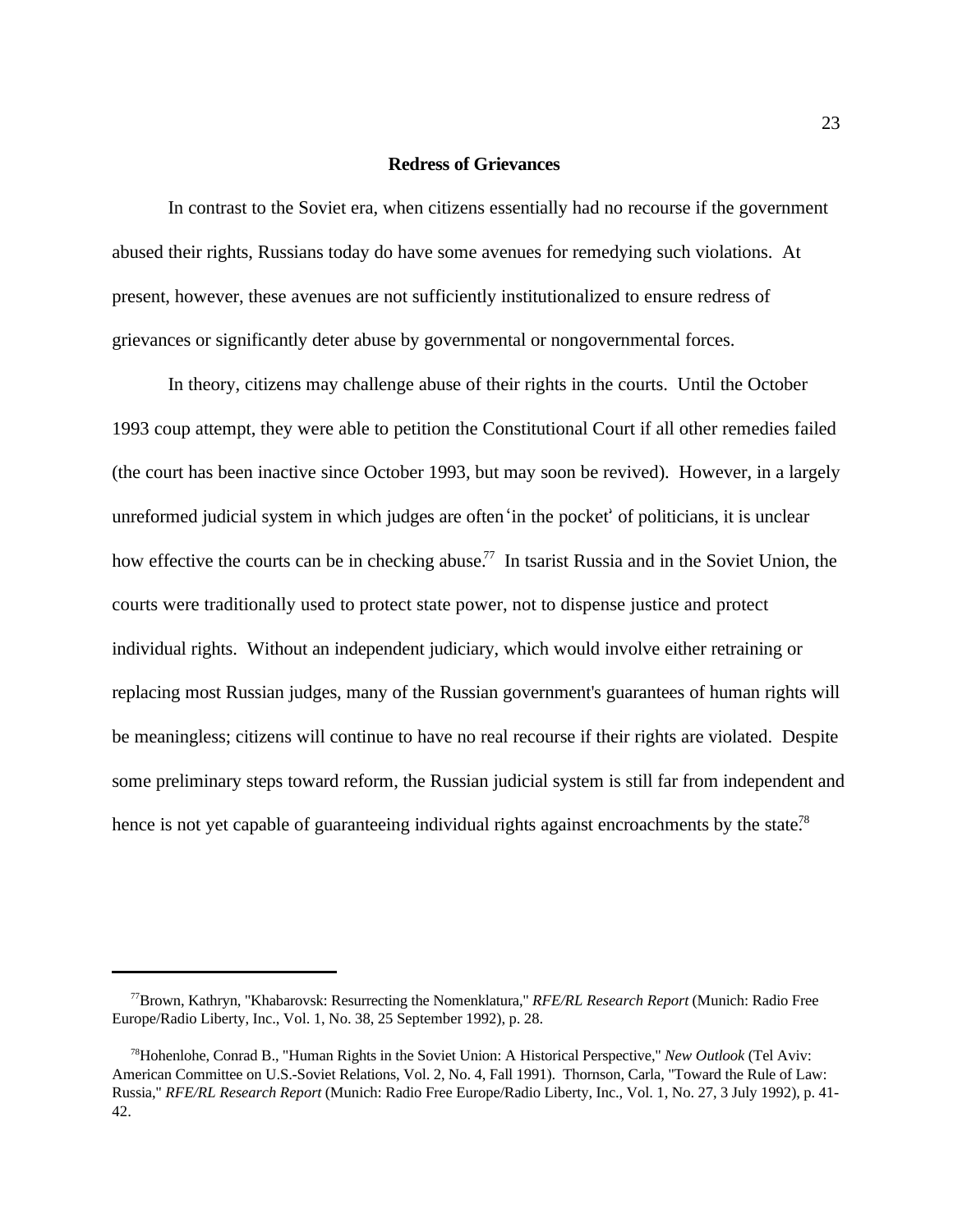The courts are still dependent on local authorities and vulnerable to influence and pressure from government officials.<sup>79</sup>

Citizens may also take their grievances to the Human Rights Committee, formed in 1990 by the executive branch of the Russian government and originally headed by former dissident Sergei Kovalev (Kovalev is now the Parliamentary Ombudsman for Human Rights). In addition to fostering human rights in Russian legislation and policy, the Committee receives and reviews between 20 and 30 human rights complaints per day from individual citizens. It often succeeds in bringing cases to the attention of appropriate government agencies, although it has no powers of enforcement. In addition to the federal committee, about one third of local organs of government have their own committees dealing with human rights issues. It is not clear how effective their work is, since all of these bodies reportedly suffer from underfunding and lack sufficient legal staff to deal with the large number of complaints they receive. The position of Parliamentary Ombudsman for Human Rights now held by Kovalev also lacks any enforcement power.<sup>80</sup>

If all else fails, citizens may complain to the media about violations of their rights. It is by no means assured, however, that media coverage will lead to a righting of wrongs, especially in outlying areas. With the judiciary under the control of local officials, these officials may feel they

<sup>&</sup>lt;sup>79</sup>U.S. Department of State, "Russia," *Country Reports on Human Rights Practices for 1992* (Washington, D.C.: U.S. Government Printing Office, February 1993), p. 886-887. Lawyers Committee for Human Rights, *Human Rights and Legal Reform in the Russian Federation* (New York: Lawyers Committee for Human Rights, 1993), p. 71-76. One example of successful redress against anti-Semitism occurred when Soviet-born Israeli scientist Herman Branover won a libel suit in a Moscow District Court against Pamyat, which had claimed that he had called on Jews to massacre Gentiles. This verdict was upheld by the City Court of Moscow in June 1993. *Israeli Consulate Bulletin* (New York: Israeli Consulate, 20 August 1993), p. 14.

<sup>&</sup>lt;sup>80</sup>Lawyers Committee for Human Rights, *Human Rights and Legal Reform in the Russian Federation* (New York: Lawyers Committee for Human Rights, 1993), p. 48-49. Letter from Stephanie Marks, Coordinator, Asylum Program, Lawyers Committee for Human Rights, to John Evans, Director, Resource Information Center, 28 July 1994.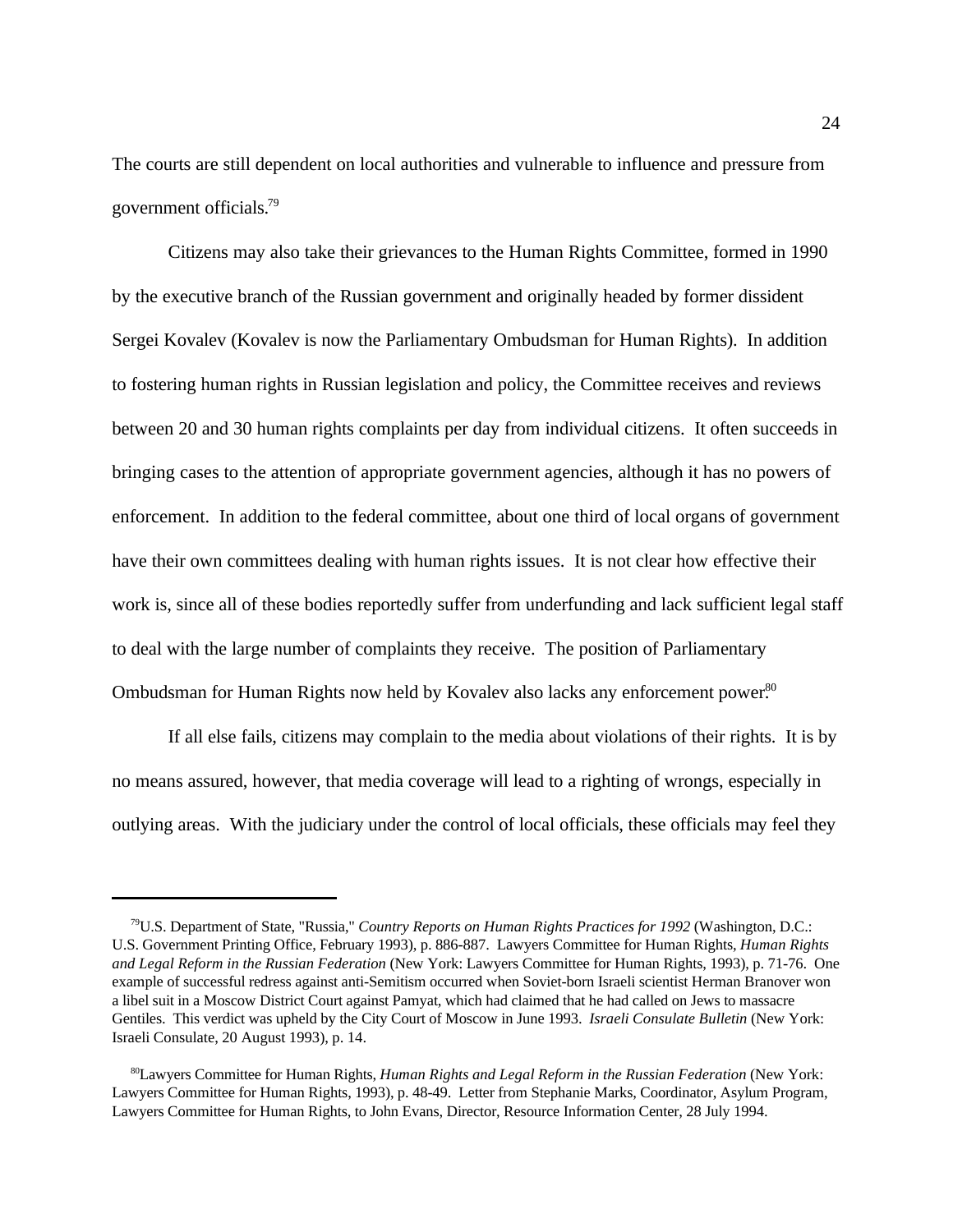can afford to ignore accusations made in the press.<sup>81</sup> Thus, while some fledgling avenues of redress do exist, continued distrust of the government ingrained during the Soviet era, and the limited effectiveness of such avenues to date, may well deter individuals from reporting incidents to the police, filing civil suits against attackers, or going to the press.

#### **The Effects of Recent Political Developments**

Russian politics are currently so volatile that it is hard to predict whether conditions for Jews will improve or deteriorate. The showdown between Yeltsin and Parliament in October 1993 contained disturbing anti-Semitic elements -- such as accusations that Yeltsin was in the pay of Jews or the Israeli government, or was favoring Jews over other ethnic groups. The events frightened many Jews, who felt that they were only saved by the failure of the right-wing putsch. Many Jews believed that, had it succeeded, anti-Semitic leaders would have ruled Russia.<sup>82</sup>

With the victory of the pro-Yeltsin forces over the conservative opposition, the situation seemed to have improved somewhat for Jews. The far right appeared to be discredited, and many of its newspapers and organizations were banned by Yeltsin. Moreover, Yeltsin showed greater interest in cooperating with the Jewish community, which supported him almost unanimously during the conflict. The State Commission on Nationalities set up a joint committee with the main Russian Jewish organization, *Vaad*, to discuss representation of the Jewish community in the new

Brown, Kathryn, "Khabarovsk: Resurrecting the Nomenklatura," *RFE/RL Research Report* (Munich: Radio Free <sup>81</sup> Europe/Radio Liberty, Inc., Vol. 1, No. 38, 25 September 1992), p. 31.

<sup>&</sup>lt;sup>82</sup>"Russian Jews," *The Forward* (Moscow: 15 October 1993), p. 1.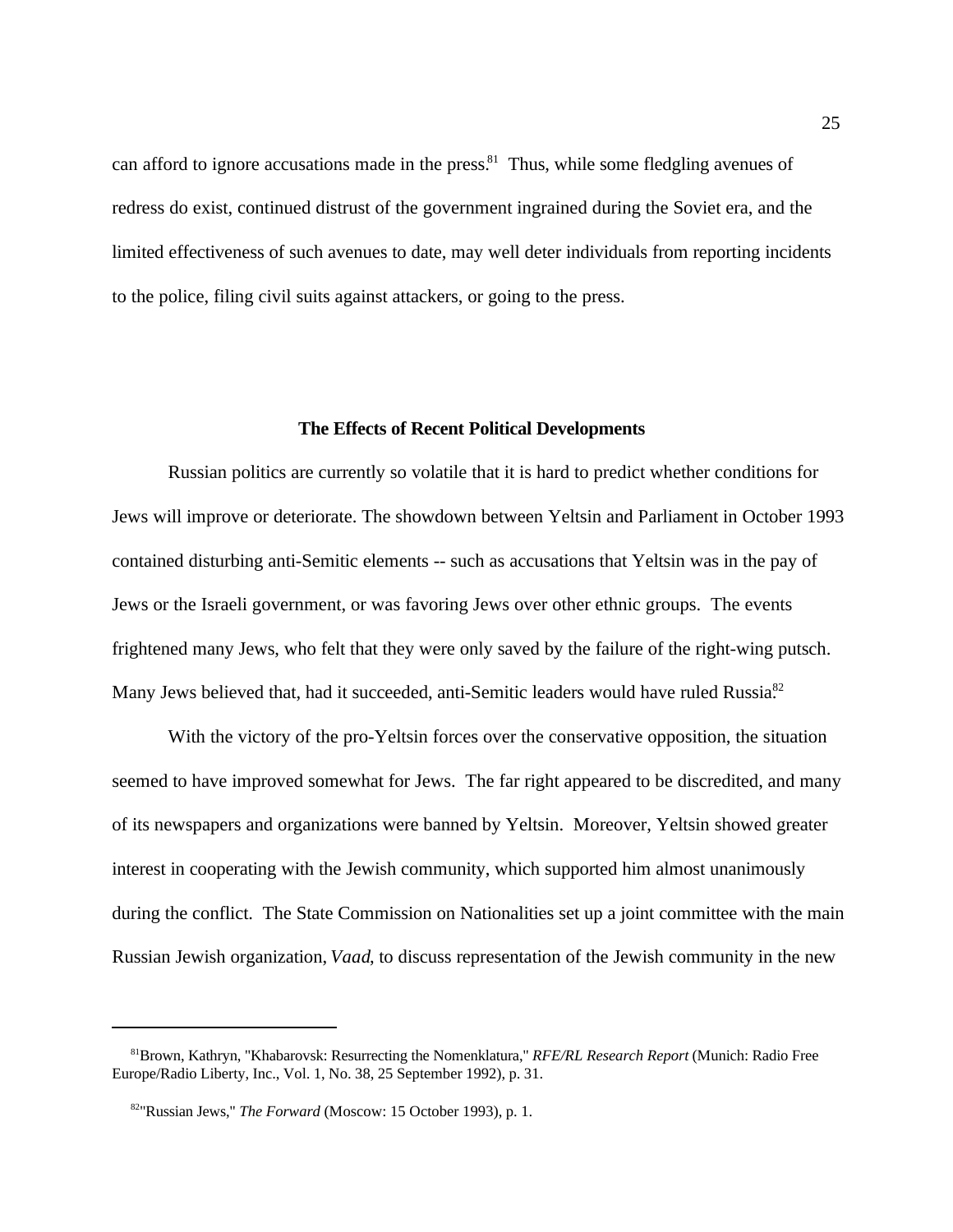Russian parliament. Previously, the government appeared to prefer to appease the Russian nationalist right, and was unwilling to be seen as too closely identified with Russian Jews. However, the long-term effects of such changes in policy are not yet clear.<sup>83</sup>

The unexpectedly high level of Russian societal support for right-wing nationalists and communists, as reflected in the December 12, 1993, parliamentary elections, has once again thrown Russian politics into turmoil. It is too soon to tell how the societal attitudes reflected in the election results will affect Russia's political future. Yeltsin has said that he intends to continue on his current path of political and economic reform despite the election results, but he may be chose to adopt a certain amount of nationalist rhetoric, or may overlook abuses against unpopular ethnic minorities, whether Jews, Caucasians or Central Asians, in order to appease the far right.

### **JEWS AS A NATIONALITY**

In many of the successor states of the former Soviet Union, including Russia, Jews are seen as a nationality, and under certain conditions as holding real or imputed political opinions. They cannot be classified just as a religious group. Due in part to an extreme level of religious intolerance during the Soviet era, many Jews do not practice, or even know much about, Judaism. There is little question that the renaissance of Jewish religious and cultural practices has fueled a backlash against Jews as they became a more visible and active minority. Moreover, the nearly unanimous support Jewish religious and political leaders offered for all reform and democratization measures since the Gorbachev era, and their strong support for Boris Yeltsin

<sup>&</sup>lt;sup>83</sup>"Russia," *Jewish World* (New York: 15-21 October 1993), p. 3.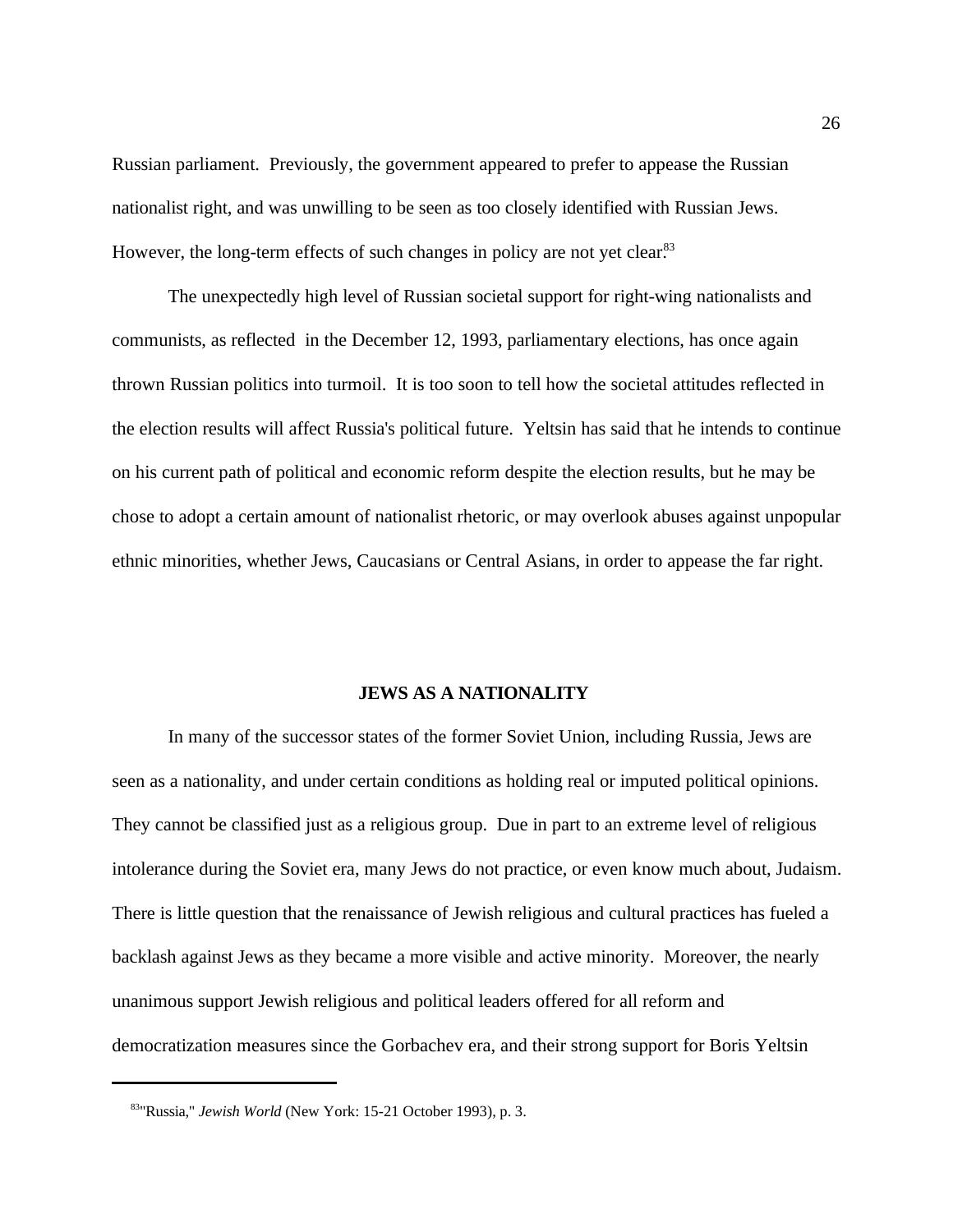during his political crises in 1993, means that right-wing, nationalist, and fascist groups may impute to all Jews a strong pro-democracy political opinion. However, while some prominent political activists and religious Jews have been physically attacked or killed, so too have Jews who do not participate in any groups or activities related to their nationality, and who have no particular knowledge about Judaism or about Jewish cultural or political groups. Thus, while prominent Jewish activists may be somewhat more at risk than Jews who are not widely known, any Jew, because of his or her nationality and imputed or real political opinion, shares a certain level of risk. Non-Jewish spouses of Russian Jews face these same risks if their relationship to a Jewish person is known.

### **PROSPECTS FOR THE FUTURE**

As a result of the uncertainties described above, many Jews feel great foreboding about the future. They are especially concerned about what will happen if Russia's economic situation deteriorates further. Twenty-five percent of Russians voted for the far-right nationalist leader Vladimir Zhirinovsky in December 1993, a result many observers attribute to the painful results of the Yeltsin government's economic reforms. It should be noted that Zhirinovsky urged his supporters to vote in favor of Yeltsin's proposed new Constitution, which shifts almost all power to the office of the President. While Yeltsin may use this power responsibly, the situation for Jews could worsen dramatically overnight if a right-wing leader such as Zhirinovsky were to become president. According to one American observer, "[i]f Yeltsin's government should be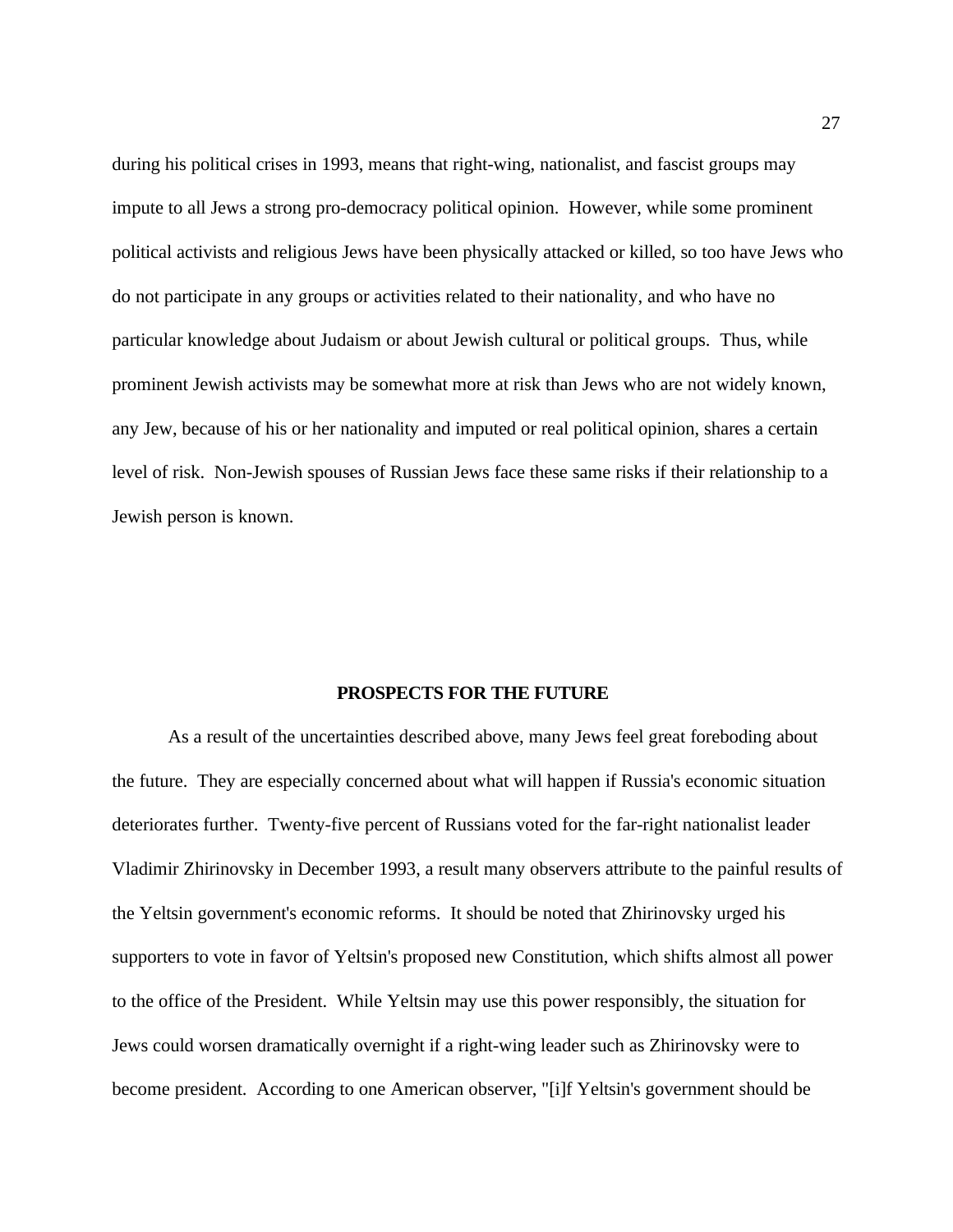replaced by one in which the alliance of nationalist and fascist elements plays a larger role, Russian Jews may well face much more than verbal abuse from the extremist press.<sup>84</sup>

Part of the problem is that the democratic and human rights gains of the past few years have not been institutionalized. There is no real system of checks and balances on either the national or local level. The new constitution approved in the December 12, 1993, referendum perpetuates this problem by providing for an extremely strong presidency: a right-wing dictator could exploit the absence of checks and balances for abusive purposes.

A further problem is that many of the Soviet-era institutions that formerly repressed the citizenry, most notably the state security and law enforcement agencies, continue to exist, usually with the same staff. These security services have not received appropriate retraining for operating in a democracy, and according to credible reports, many are currently participating in human rights abuses against their own political and personal enemies.<sup>85</sup> These institutions could therefore be easily exploited by a less democratically inclined Russian leader. At the same time, the institutions charged with protecting human rights, such as the judiciary, remain weak and ineffective. Without serious reform of Russian institutions, therefore, human rights guarantees will be entirely dependent on the benevolence of the current leadership. If the current government is replaced, much or all of the progress achieved in the area of human rights could be lost, and Jews could face persecution from the government as well as nongovernmental forces.

<sup>&</sup>lt;sup>84</sup> Brodsky, Peter, "Are Russian Jews in Danger?" *Commentary* (New York: American Jewish Committee, May 1993), p. 37, 40.

<sup>&</sup>lt;sup>85</sup>Human Rights Watch, "Russia," *Human Rights Watch World Report 1993: Events of 1992* (New York: Human Rights Watch, December 1992), p. 249. Lawyers Committee for Human Rights, *Human Rights and Legal Reform in the Russian Federation* (New York: Lawyers Committee for Human Rights, 1993), p. 3.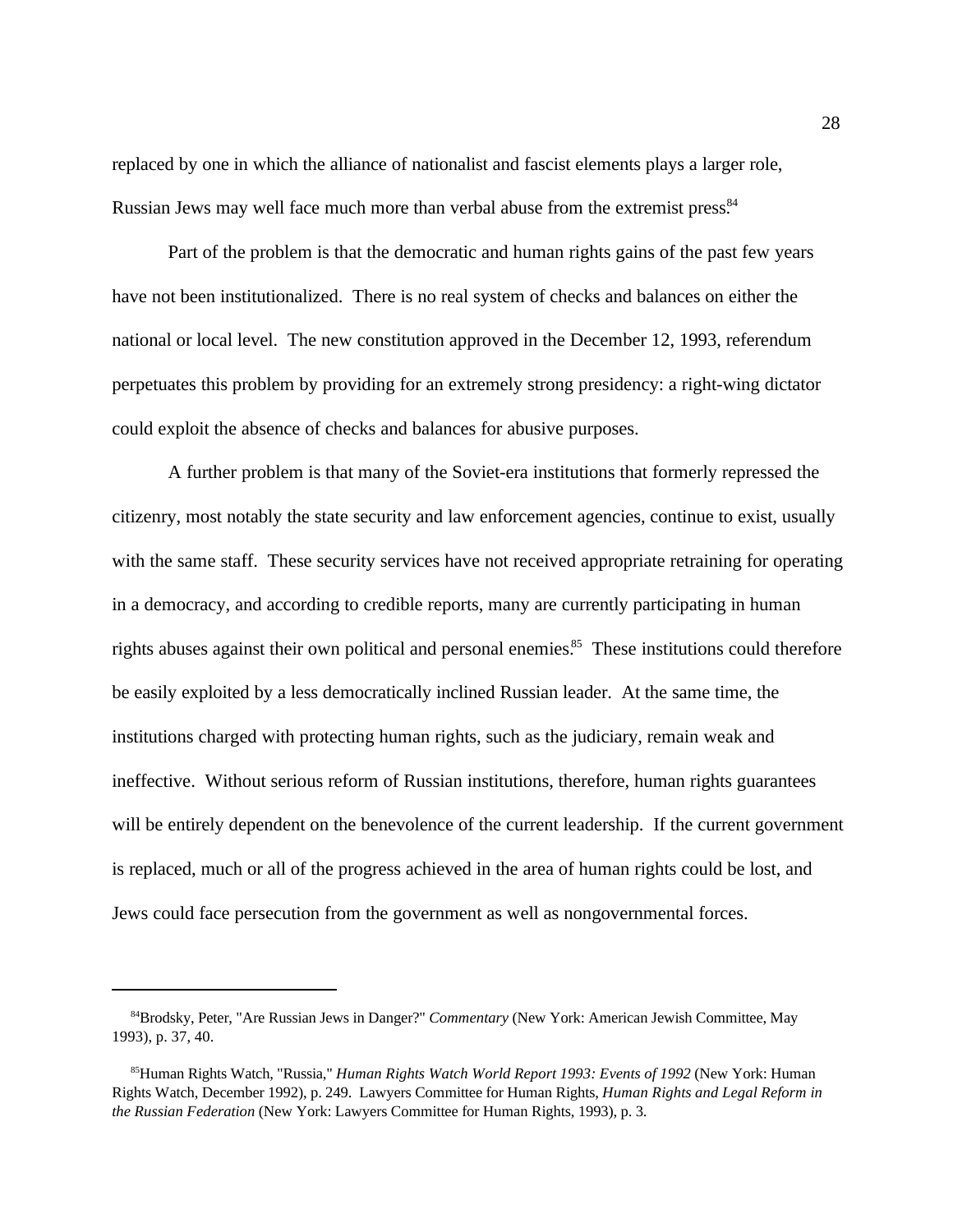#### **APPENDIX**

Determining with absolute certainty which asylum applicants are Jewish, or married to Jews, is impossible without access to their security files in Russia and interviews with neighbors, friends, colleagues and relatives in Russia. Moreover, as societal hostility has replaced officiallysanctioned discrimination as the greatest threat to the security of Russian Jews, it is less important to establish whether the applicant has paperwork stating that he or she is Jewish or has a Jewishsounding last name, and more important to recognize that any applicant who could be perceived by anti-Semitic groups as Jewish could potentially be at considerable risk. Many of the violent attacks which now occur, including rapes, beatings, and killings, are because an individual "appears" Jewish to a group of right-wing or anti-Semitic assailants.<sup>86</sup>

Without access to documents about applicants and interviews with their acquaintances in Russia, there is no way to prove absolutely that an asylum applicant is, or is not, Jewish. Below are certain facts and considerations which may assist Asylum Officers in determining which issues to raise with applicants claiming asylum on the basis of their Jewish nationality or religion.

- If the applicant has a birth certificate or internal passport from the Soviet era identifying the applicant as Jewish, there is no particular reason to doubt that the applicant is Jewish. Soviet officials were not known to issue such documents to non-Jews, and having documentation identifying one as Jewish meant considerable state-sanctioned and unofficial discrimination and harassment.
- It is possible that a Jewish applicant could have an internal passport which states that he or she is of Russian (or another non-Jewish) nationality if the applicant has one parent who is not Jewish. Many Jews chose to identify themselves with the nationality of their non-Jewish parent to avoid bureaucratic discrimination and harassment. Birth certificates

<sup>&</sup>lt;sup>86</sup>"Russia," *Chicago Tribune* (Chicago: 25 July 1993), p. 16. U.S. Department of State, "Russia," *Country Reports on Human Rights Practices for 1993* (Washington, D.C.: U.S. Government Printing Office, February 1994), p. 1032.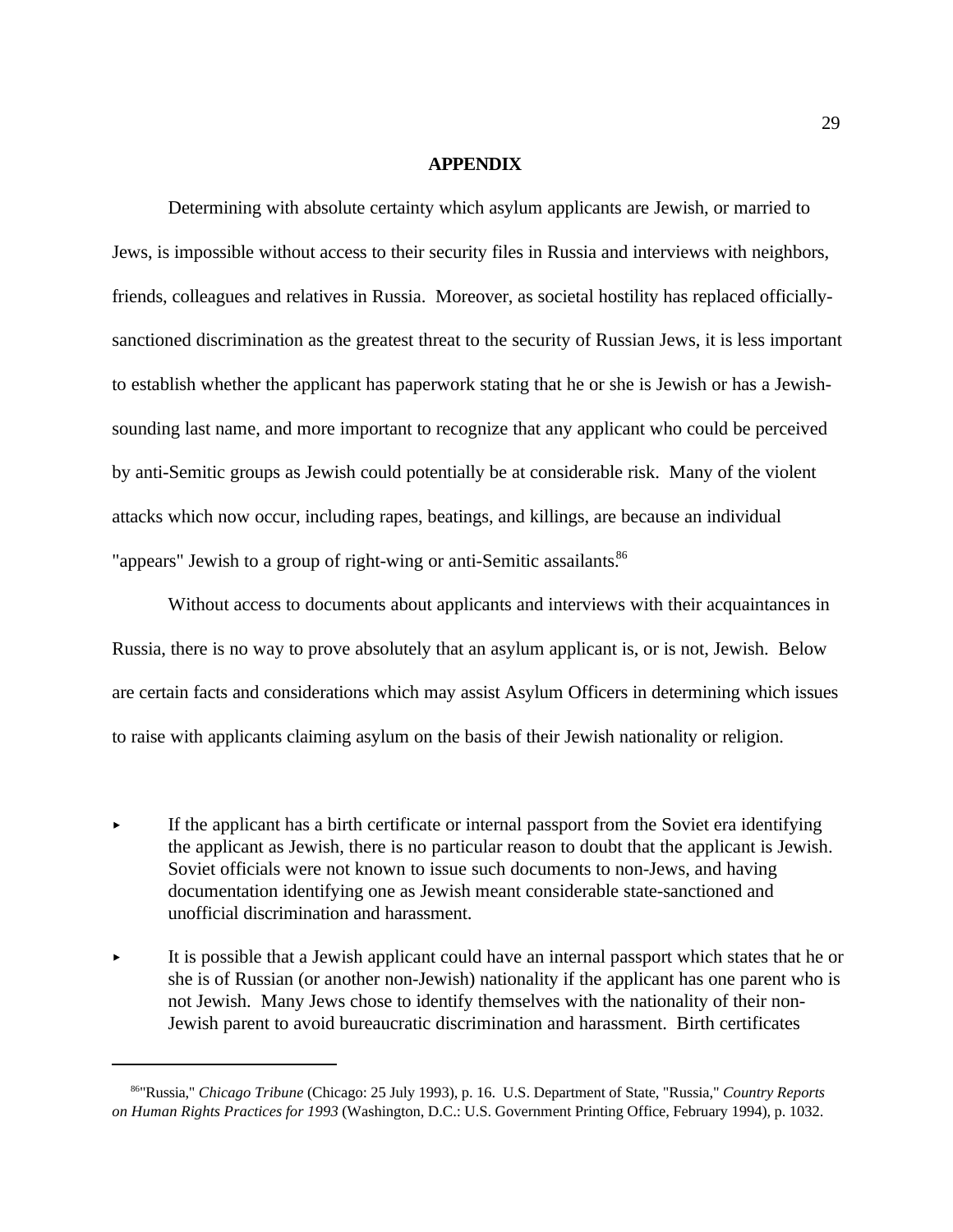require that the nationality of both parents be listed, and if the two are different, the parents may choose to list the child as either nationality on the birth certificate and internal passport. If both of the applicant's parents are half Jewish, or one is half Jewish and the other of a different nationality, such as Russian, a birth certificate could list both parents, and the child, as non-Jews. They would, however, be known as partly Jewish by neighbors and by the state bureaucracy.

Unlike many western European countries, there were no laws to prevent Jews from  $\blacktriangleright$ adopting typically Russian names if they chose to do so, although they would not legally have the option to describe themselves as non-Jews if their parents were both Jewish. There is, obviously, also the possibility that an applicant could have obtained documentation as a Russian national on the black market, in an effort to lessen exposure to discrimination and harassment. Moreover, while there are no legal barriers to obtaining an official copy of one's birth certificate, there are a variety of reasons why a Jewish applicant might have chosen not to do so: the Russian bureaucracy is notoriously inefficient, corrupt, and slow. Applicants could have assumed that by requesting their birth certificates, they could be tipping off the security services to their plans to leave the country permanently. In summary, while an explanation may be requested for applicants who claim to be Jewish but have no documentation to establish the fact, there is no certain method by which the applicant can "prove" he or she is Jewish, or that an Asylum Officer can "prove" that he or she is not. The applicant may have a reasonable explanation, and such information should be elicited in the interview if the Asylum Officer has doubts about the applicant's nationality.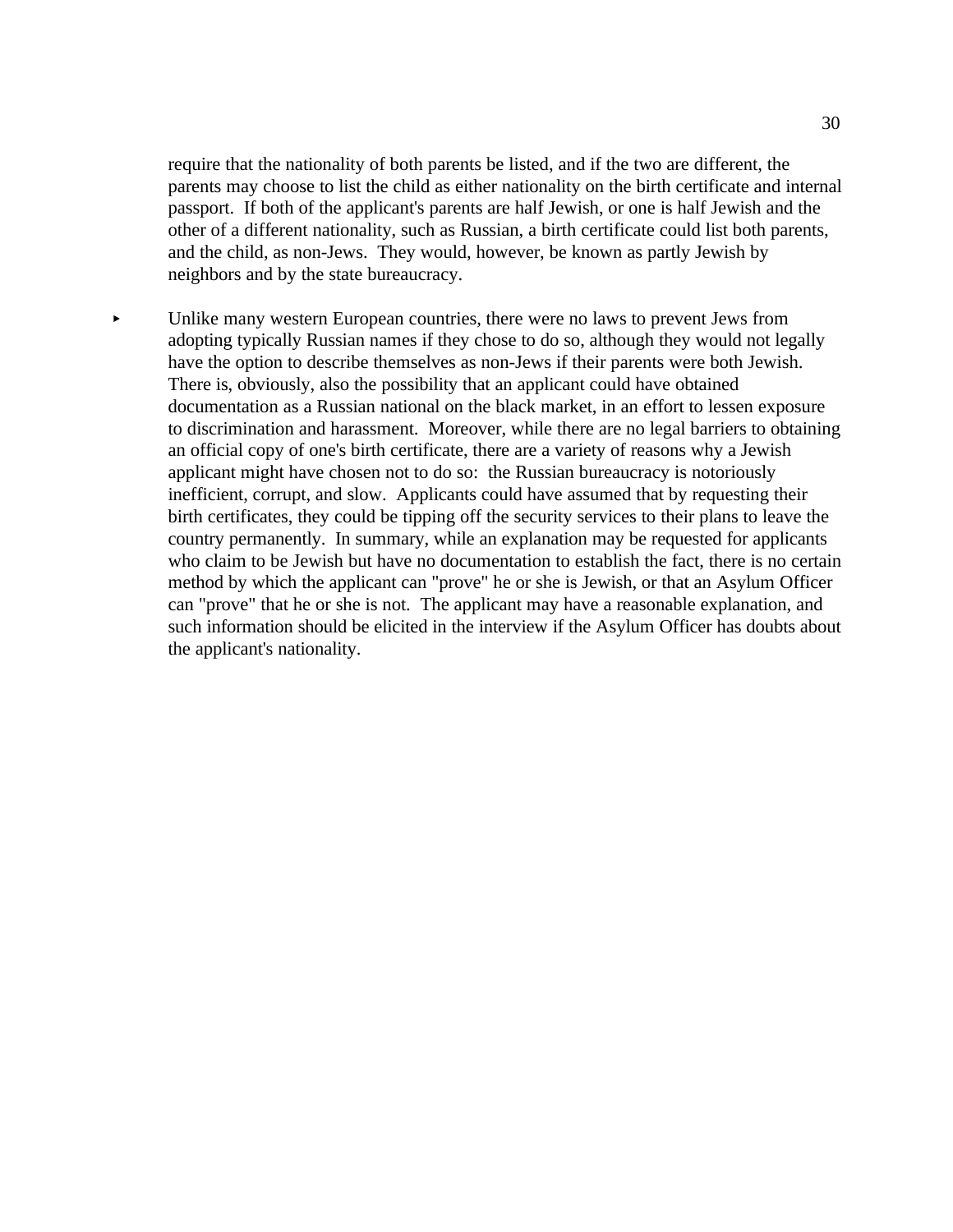## **INDEX**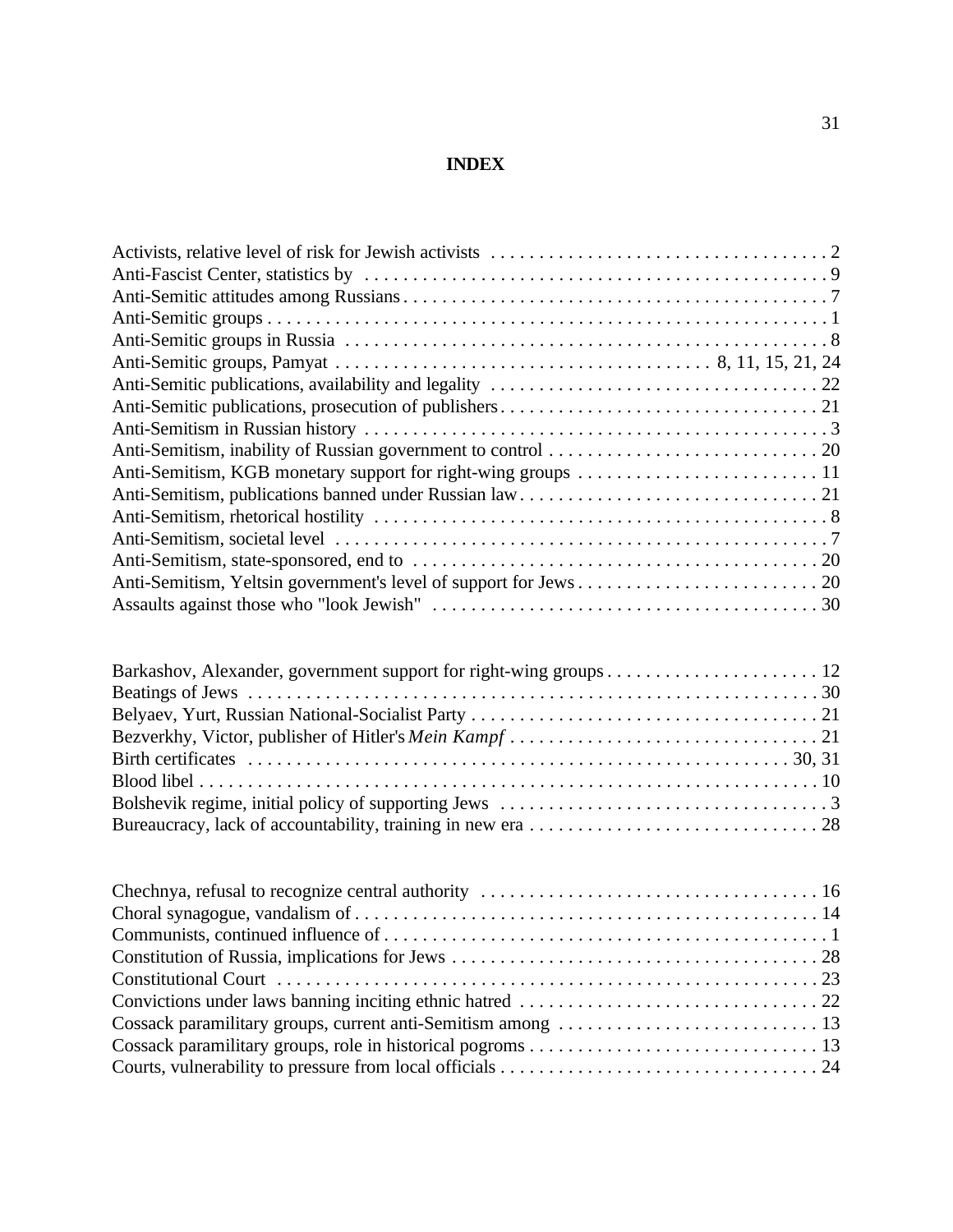| Elections of December 1993, effect on Jews $\dots \dots \dots \dots \dots \dots \dots \dots \dots \dots \dots$ 1, 25, 26, 28 |
|------------------------------------------------------------------------------------------------------------------------------|
|                                                                                                                              |
|                                                                                                                              |
| Human rights, destruction of Jewish culture under Soviet rule 4                                                              |
|                                                                                                                              |

32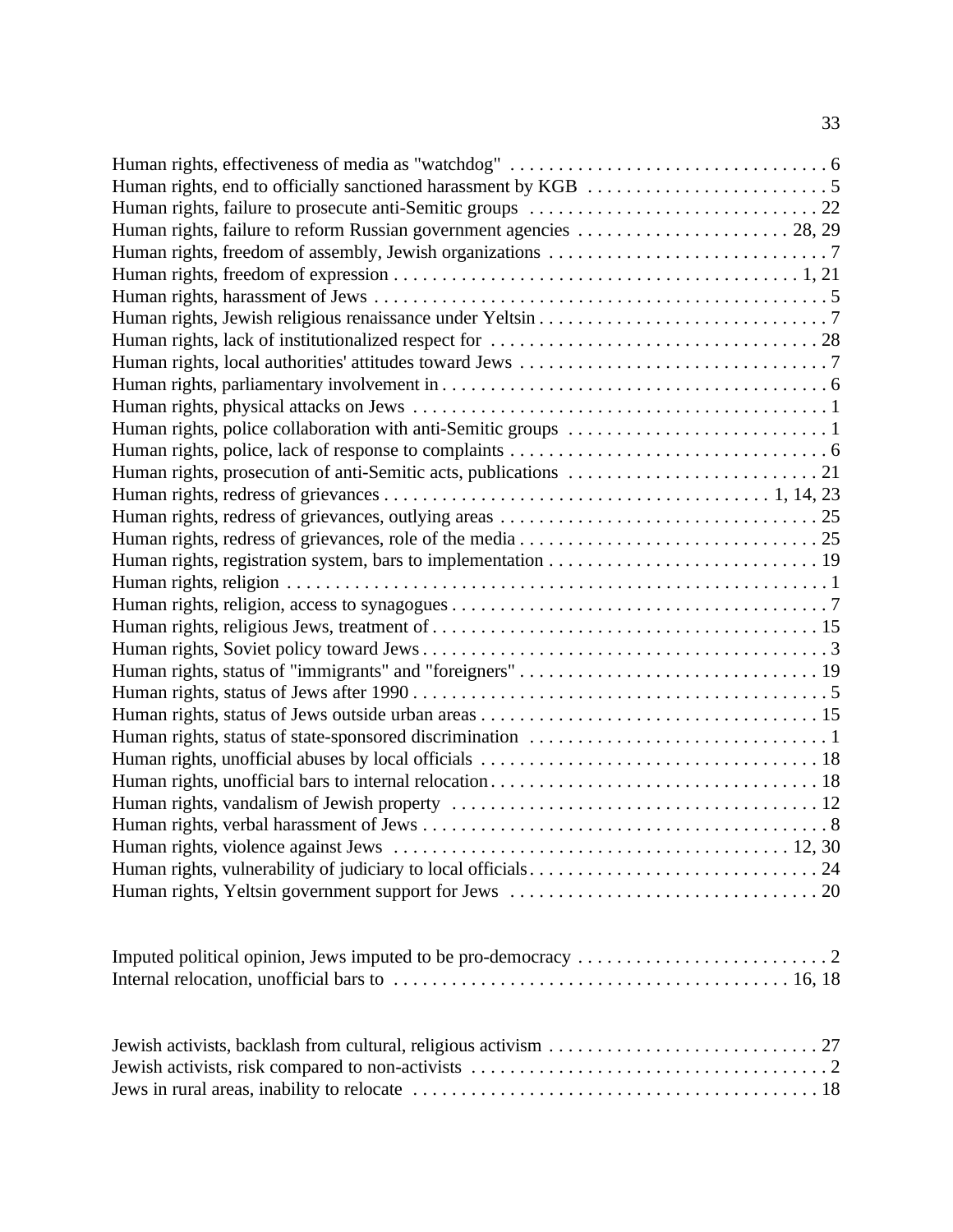| Jews, desecration of cemeteries $\dots \dots \dots \dots \dots \dots \dots \dots \dots \dots \dots \dots$ 6, 10, 15, 21 |             |
|-------------------------------------------------------------------------------------------------------------------------|-------------|
|                                                                                                                         |             |
|                                                                                                                         |             |
|                                                                                                                         |             |
|                                                                                                                         |             |
|                                                                                                                         |             |
|                                                                                                                         |             |
|                                                                                                                         |             |
|                                                                                                                         |             |
|                                                                                                                         |             |
|                                                                                                                         |             |
|                                                                                                                         |             |
|                                                                                                                         |             |
|                                                                                                                         |             |
|                                                                                                                         | $\ldots$ 30 |
|                                                                                                                         |             |
|                                                                                                                         |             |
|                                                                                                                         |             |
|                                                                                                                         |             |
|                                                                                                                         |             |
|                                                                                                                         |             |
| Jews, prosecution of anti-Semitic acts, publications                                                                    | . 21        |
|                                                                                                                         |             |
|                                                                                                                         |             |
|                                                                                                                         |             |
|                                                                                                                         |             |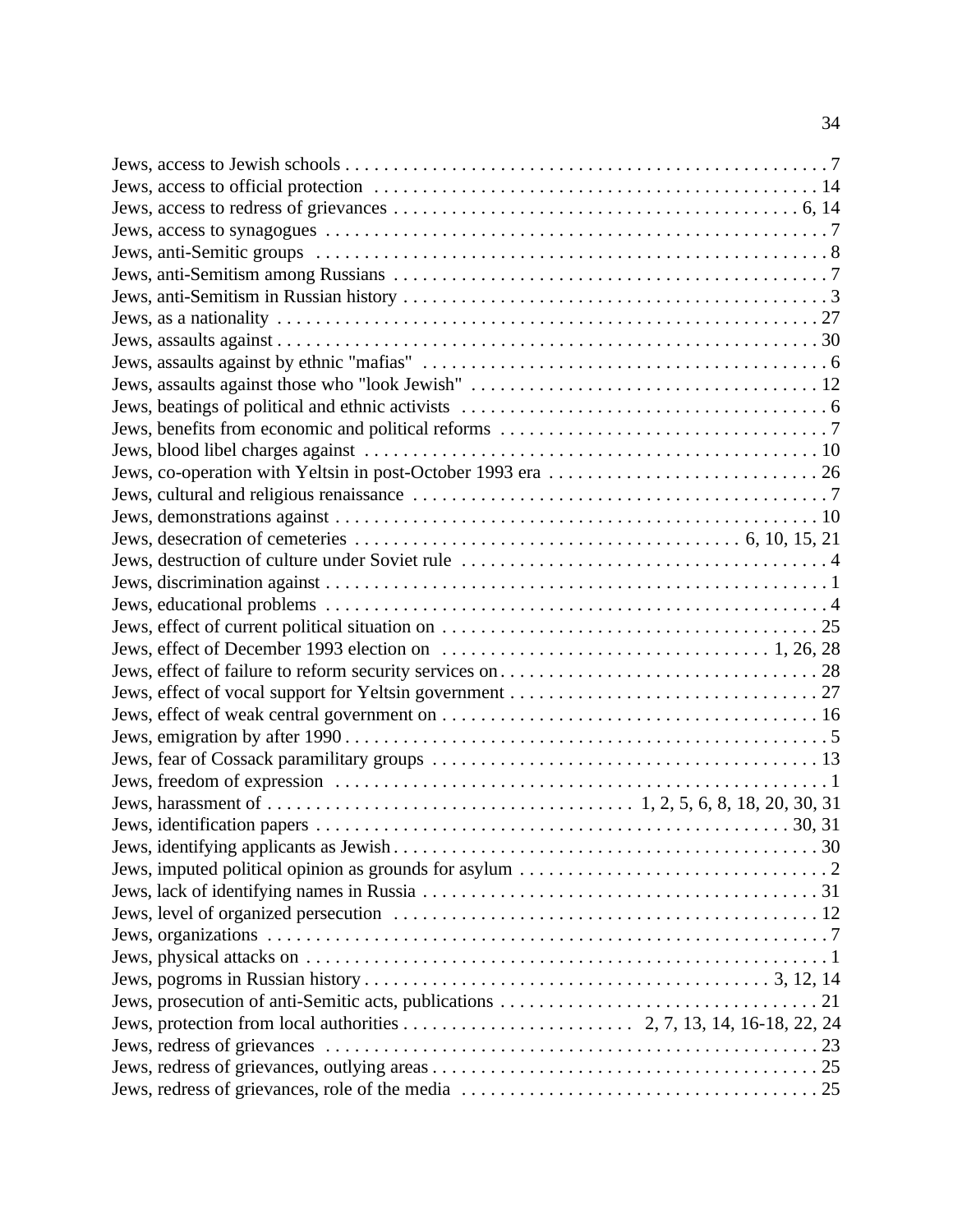| Laws, ban on inciting ethnic hatred |  | 2.1 |
|-------------------------------------|--|-----|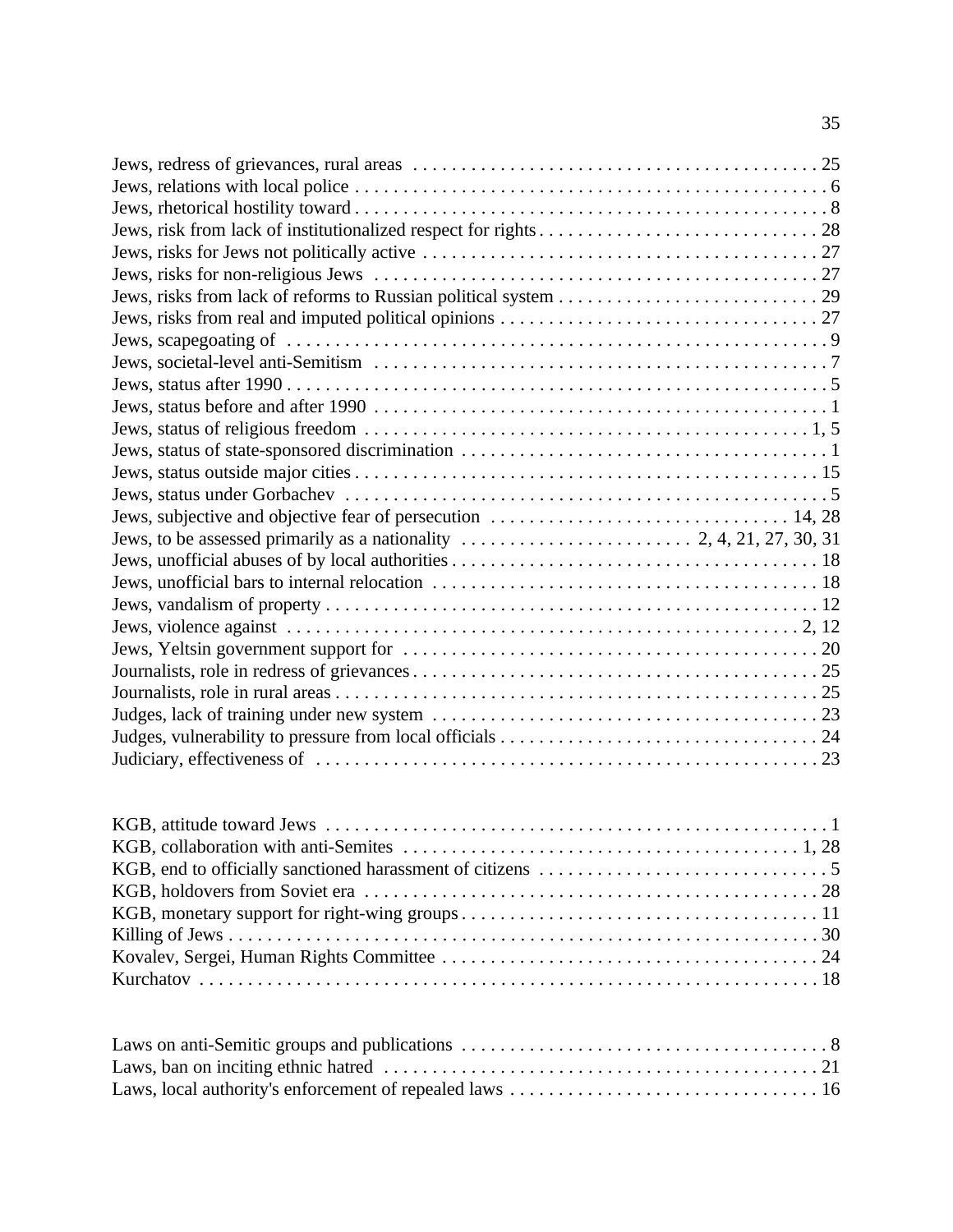| Local authorities, protection of Jews $\dots \dots \dots \dots \dots \dots \dots \dots$ 2, 7, 13, 14, 16-18, 22, 24                    |
|----------------------------------------------------------------------------------------------------------------------------------------|
| Moscow, refusal of local government to end propiska system  16                                                                         |
| Nationality, Jews as a nationality $\ldots \ldots \ldots \ldots \ldots \ldots \ldots \ldots \ldots \ldots \ldots$ 2, 4, 21, 27, 30, 31 |
|                                                                                                                                        |
| Pamyat                                                                                                                                 |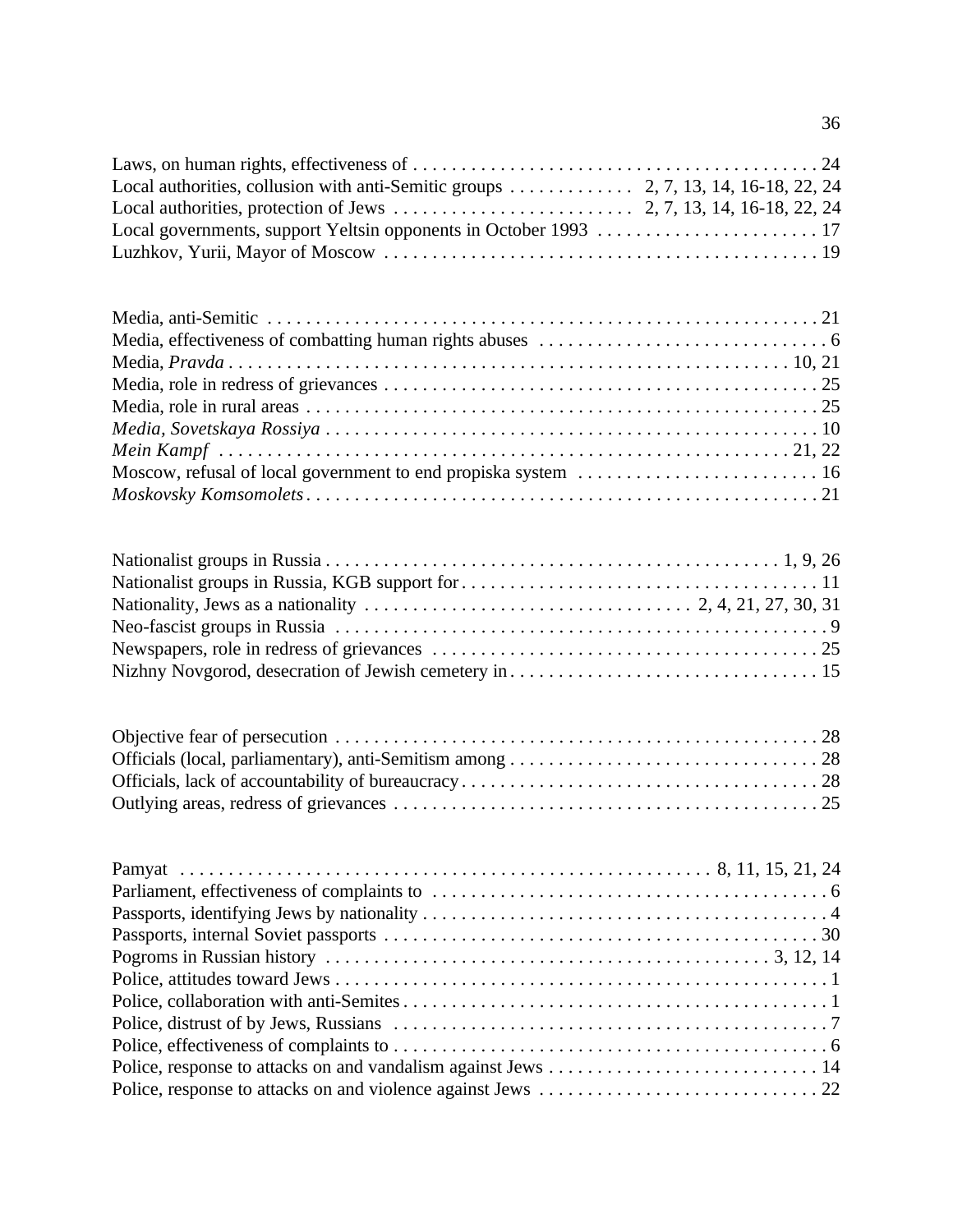| Religion, status of non-religious Jews as nationality at risk 1-4, 10, 21, 30 |
|-------------------------------------------------------------------------------|
|                                                                               |
|                                                                               |
|                                                                               |
|                                                                               |
|                                                                               |
|                                                                               |
|                                                                               |
|                                                                               |
|                                                                               |
|                                                                               |
|                                                                               |
|                                                                               |
|                                                                               |
|                                                                               |
|                                                                               |
|                                                                               |